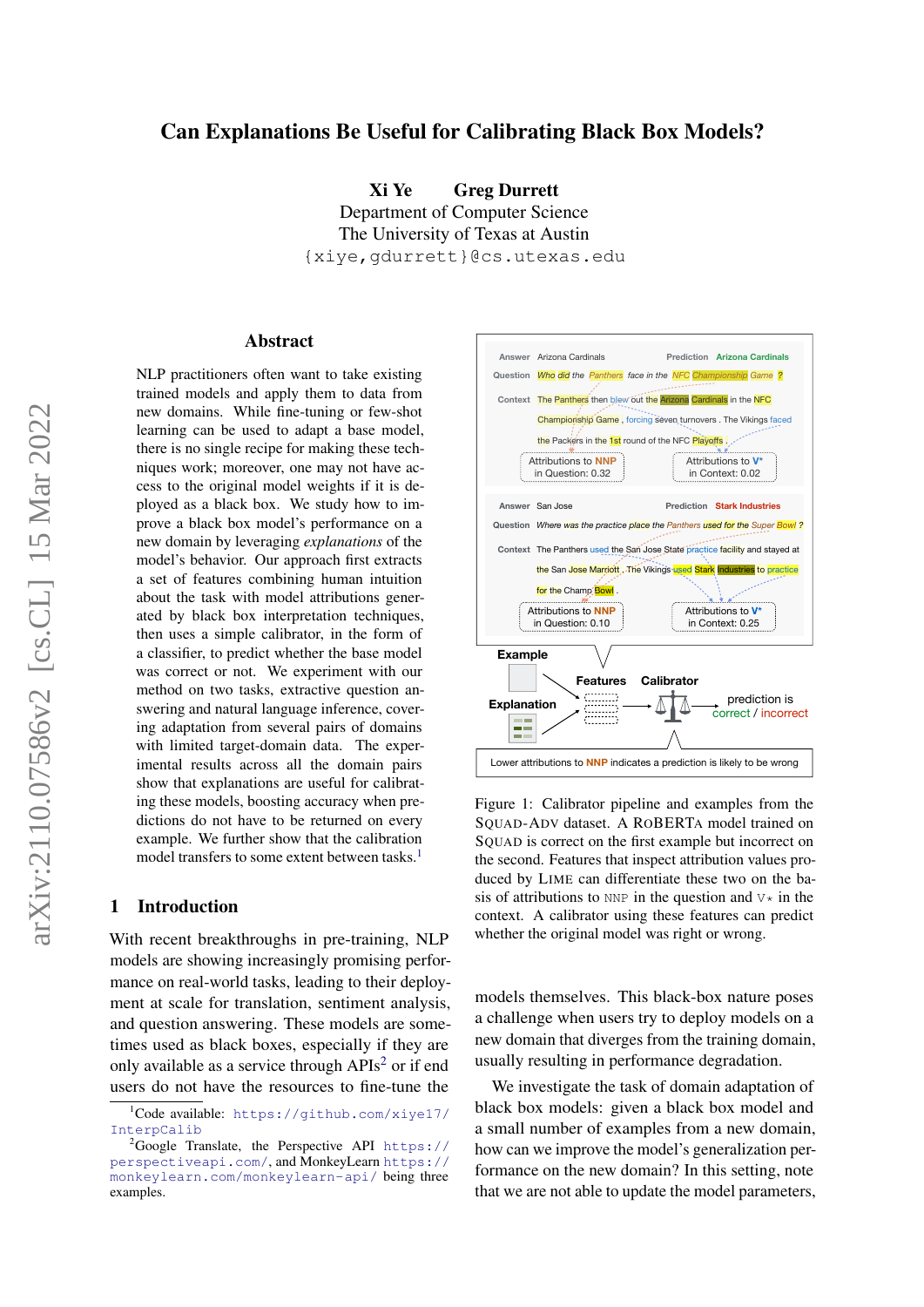which makes transfer and few-shot learning techniques inapplicable. However, we can still make the model more effective in practice by learning a *calibrator*, or a separate model to make a binary decision of whether the black box model is likely to be correct or not on a given instance. While not fully addressing the domain adaptation problem, calibrating the model can make it more useful in practice, as we can recognize when it is likely to make mistakes [\(Guo et al.,](#page-9-0) [2017;](#page-9-0) [Kamath et al.,](#page-9-1) [2020;](#page-9-1) [Desai and Durrett,](#page-9-2) [2020\)](#page-9-2) and modify our deployment strategy accordingly.

This paper explores how explanations can help address this task. We leverage black box feature attribution techniques [\(Ribeiro et al.,](#page-10-0) [2016;](#page-10-0) [Lundberg](#page-9-3) [and Lee,](#page-9-3) [2017\)](#page-9-3) to identify key input features the model is leveraging, even without access to model internal representations. As shown in Figure [1,](#page-0-2) we perform calibration by connecting model interpretations with hand-crafted heuristics to extract a set of features describing the "reasoning" of the model. For the question answering setting depicted in the figure, answers turn out to be more reliable when the tokens of a particular set of tags (e.g., proper nouns) in the question are strongly considered. We extract a set of features describing the attribution values of different tags. Using a small number of examples in the target domain, we can train a simple calibrator for the black box model.

Our approach is closely related to the recent line of work on model behavior and explanations. [Chan](#page-9-4)[drasekaran et al.](#page-9-4) [\(2018\)](#page-9-4); [Hase and Bansal](#page-9-5) [\(2020\)](#page-9-5) shows explanations can help users predict model decisions in some ways and [Ye et al.](#page-10-1) [\(2021\)](#page-10-1) show how these explanations can be semi-automatically connected to model behavior based on manually crafted heuristics. Our approach goes further by using a model to learn these heuristics, instead of handcrafting them or having a human inspect the explanations.

We test whether our method can improve model generalization performance on two tasks: extractive question answering (QA) and natural language inference (NLI). We construct generalization settings for 5 pairs of source and target domains across the two tasks. Compared to existing baselines [\(Ka](#page-9-1)[math et al.,](#page-9-1) [2020\)](#page-9-1) and our own ablations, we find explanations are indeed helpful for this task, successfully improving calibrator performance among all pairs. We even find settings where explanationbased calibrators outperform fine-tuning the model

on target domain data, which assumes glass-box access to the model's parameters. Our analysis further demonstrates generalization of the calibrator models themselves: our calibrator trained on one domain can transfer to another new domain in some cases. Moreover, our calibrator can also substantially improves model performance in the Selective QA setting.

## 2 Using Explanations for Black Box Model Calibration

Let  $x = x_1, x_2, ..., x_n$  be a set of input tokens and  $\hat{y} = f(x)$  be a prediction from our black box model under consideration. Our task in calibration<sup>[3](#page-1-0)</sup> is to assess whether the model prediction on  $x$ matches its ground truth  $y$ . We represent this with the variable t, i.e.,  $t \triangleq \mathbb{1}\{f(x) = y\}.$ 

We explore various calibrator models to perform this task, with our main focus being on calibrator models that leverage explanations in the form of *feature attribution*. Specifically, an explanation  $\phi$  for the input x assigns an attribution score  $\phi_i$  for each input token  $x_i$ , which represents the importance of that token. Next, we extract features  $u(x, \phi)$  depending on the input and explanation, and use the features to learn a calibrator  $c: u(x, \phi) \rightarrow t$  for predicting whether a prediction is valid. We compare against baselines that do not use explanations in order to answer the core question posed by our paper's title.

Our evaluation focuses on binary calibration, or classifying whether a model's initial prediction is correct. Following recent work in this setting [\(Ka](#page-9-1)[math et al.,](#page-9-1) [2020\)](#page-9-1), we particularly focus on domain transfer settings where models make frequent mistakes. A good calibrator can identify instances where the model has likely made a mistake, so we can return a null response to the user instead of an incorrect one.

In the remainder of this section, we'll first introduce how we generate the explanations and then how to extract the features  $u$  for the input  $x$ .

#### <span id="page-1-1"></span>2.1 Generating Explanations

Since we are calibrating black box models, we adopt LIME [\(Ribeiro et al.,](#page-10-0) [2016\)](#page-10-0) and SHAP [\(Lund-](#page-9-3)

<span id="page-1-0"></span><sup>&</sup>lt;sup>3</sup>We follow [Kamath et al.](#page-9-1) [\(2020\) in treating calibration](#page-9-3) [as a binary classification task. Devising a good classifier](#page-9-3) [is connected to the goal of accurate estimation of posterior](#page-9-3) [probabilities that calibration has more historically referred](#page-9-3) to [\(Guo et al.,](#page-9-0) [2017\), but our evaluation focuses on binary](#page-9-3) [accuracy rather than real-valued probabilities.](#page-9-3)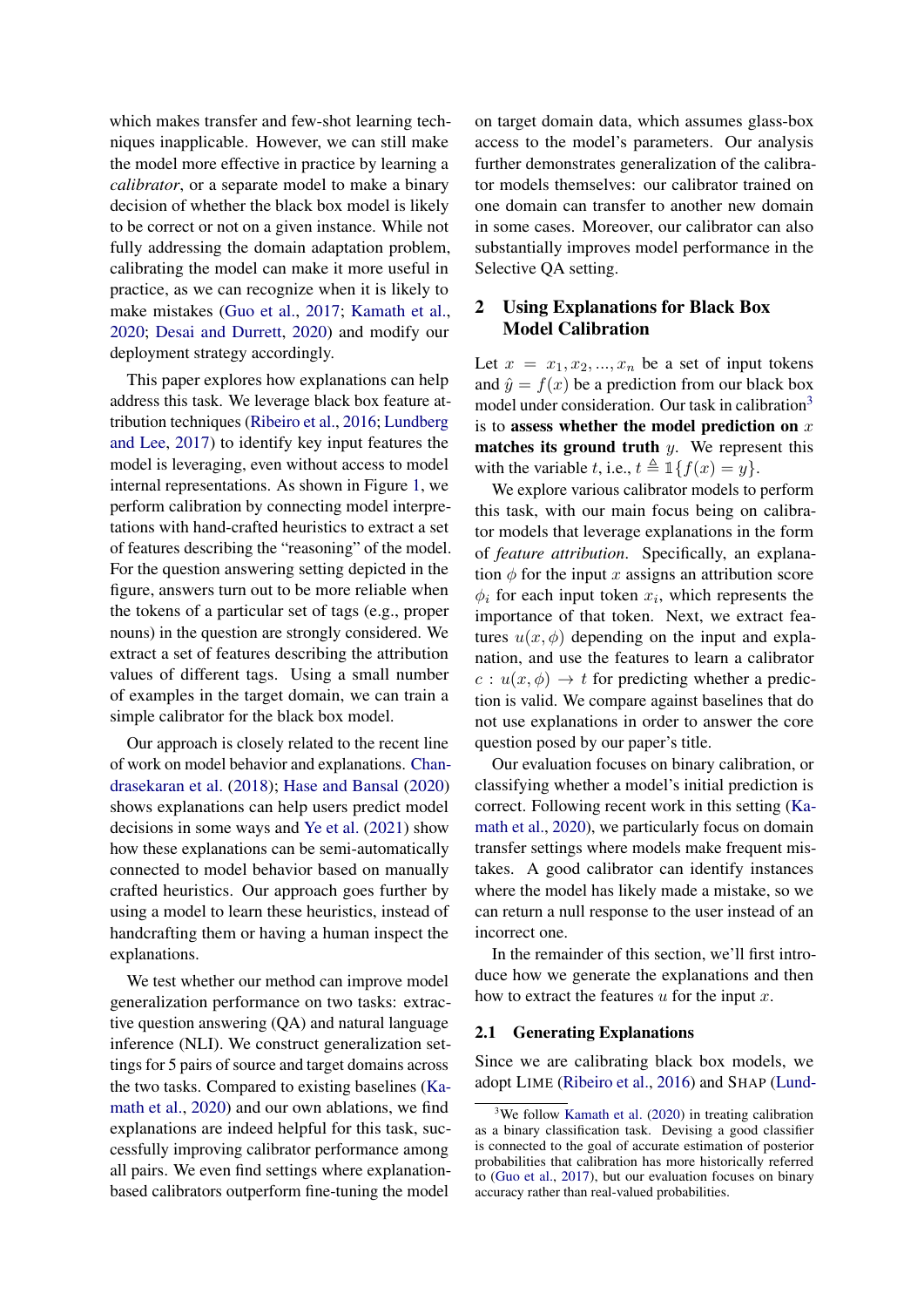[berg and Lee,](#page-9-3) [2017\)](#page-9-3) for generating explanations for models instead of other techniques that require access to the model details (e.g., integrated gradients [\(Sundararajan et al.,](#page-10-2) [2017\)](#page-10-2)).

The rest of this work only relies on LIME and SHAP to map an input sequence  $x$  and a model prediction y to a set of importance weights  $\phi$ . We will briefly summarize the unified framework shared by both methods, and refer readers to the respective papers for additional details.

LIME and SHAP generate *local explanations* by approximating the model's predictions on a set of perturbations around the base data point  $x$ . In this setting, a perturbation  $x'$  with respect to  $x$  is a simplified input where some of the input tokens are absent (replaced with a <mask> token). Let  $z = z_1, z_2, ..., z_n$  be a binary vector with each  $z_i$ indicating whether  $x_i$  is present (using value 1) or absent (using value 0), and  $h_x(z)$  be the function that maps  $z$  back to the simplified input  $x'$ . Both methods seek to learn a local linear classifier  $g$  on z which matches the prediction of original model  $f$  by minimizing:

$$
g(z) = \phi_0 + \sum_{i=1}^n \phi_i z_i
$$

$$
\xi = \arg\min_g \sum_{z \in Z} \pi_x(z) [f(h_x(z)) - g(z)]^2 + \Omega(g)
$$

where  $\pi_x$  is a local kernel assigning weight to each perturbation z, and  $\Omega$  is the L2 regularizer over the model complexity. The learned feature weight  $\phi_i$  for each  $z_i$  then represents the additive attribution [\(Lundberg and Lee,](#page-9-3) [2017\)](#page-9-3) of each individual token  $x_i$ . LIME and SHAP differ in the choice of the local kernel  $\pi_x$ . Please refer to the supplementary materials for details of the kernel.

## 2.2 Extracting Features by Combining Explanations and Heuristics

Armed with these explanations, we now wish to connect the explanations to *the reasoning we expect from the task*: if the model is behaving as we expect, it may be better calibrated. A human might look at the attributions of some important features and decide whether the model is trustworthy in a similar fashion [\(Doshi-Velez and Kim,](#page-9-6) [2017\)](#page-9-6). Past work has explored such a technique to compare explanation techniques [\(Ye et al.,](#page-10-1) [2021\)](#page-10-1), or run studies with human users on this task [\(Chandrasekaran](#page-9-4) [et al.,](#page-9-4) [2018;](#page-9-4) [Hase and Bansal,](#page-9-5) [2020\)](#page-9-5).

Our method automates this process by learning what properties of explanations are important. We first assign each token  $x_i$  with one or more human-understandable **properties**  $V(x_i) =$  ${v_j}_{j=1}^{m_i}$ . Each property  $v_j \in V$  is an element in the property space, which includes indicators like POS tags and is used to describe an aspect of  $x_i$ whose importance might correlate with the model's robustness. We conjoin these properties with aspects of the explanation to render our calibration judgment. Figure [1](#page-0-2) shows examples of properties such as whether a token is a proper noun (NNP).

We now construct the feature set for the prediction made on x. For every property  $v \in V$ , we extract a single feature  $F(v, x, \phi)$  by aggregating the attributions of the tokens associated with  $v$ :

$$
F(v, x, \phi) = \sum_{i=1}^{n} \sum_{\bar{v} \in V(x_i)} \mathbb{1}\{\bar{v} = v\}\phi_i
$$

where  $\mathbbm{1}$  is the indicator function, and  $\phi_i$  is the attribution value. An individual feature represents the total attribution with respect to property  $v$  when the model is making the predictions for x. The complete feature set  $u$  for  $x$ , given as  $u = {F(v, x, \phi)}_{v \in V}$ , summarizes model rationales from the perspective of the properties in  $V$ .

Properties We use several types of heuristic properties for calibrating QA and NLI models.

Segments of the Input (QA and NLI): In both of our tasks, an input sequence can naturally be decomposed into two parts, namely a question and a context (QA) or a premise and a hypothesis (NLI). We assign each token with the corresponding segment name, which yields features like Attributions to Question.

POS Tags (QA and NLI): We use tags from the English Penn Treebank [\(Marcus et al.,](#page-9-7) [1993\)](#page-9-7) to implement a group of properties. We hypothesize that tokens of some specific tags should be more important, like proper nouns in the questions of the QA tasks. If a model fails to consider proper nouns of a QA pair, it is more likely to make incorrect predictions.

Overlapping Words (NLI): Word overlap between a premise and a hypothesis strongly affects neural models' predictions [\(McCoy et al.,](#page-10-3) [2019\)](#page-10-3). We assign each token with the Overlapping property if a token appears in both the premise and the hypothesis, or Non-Overlapping otherwise.

Conjunction of Groups: We can further produce higher-level properties by taking the Carte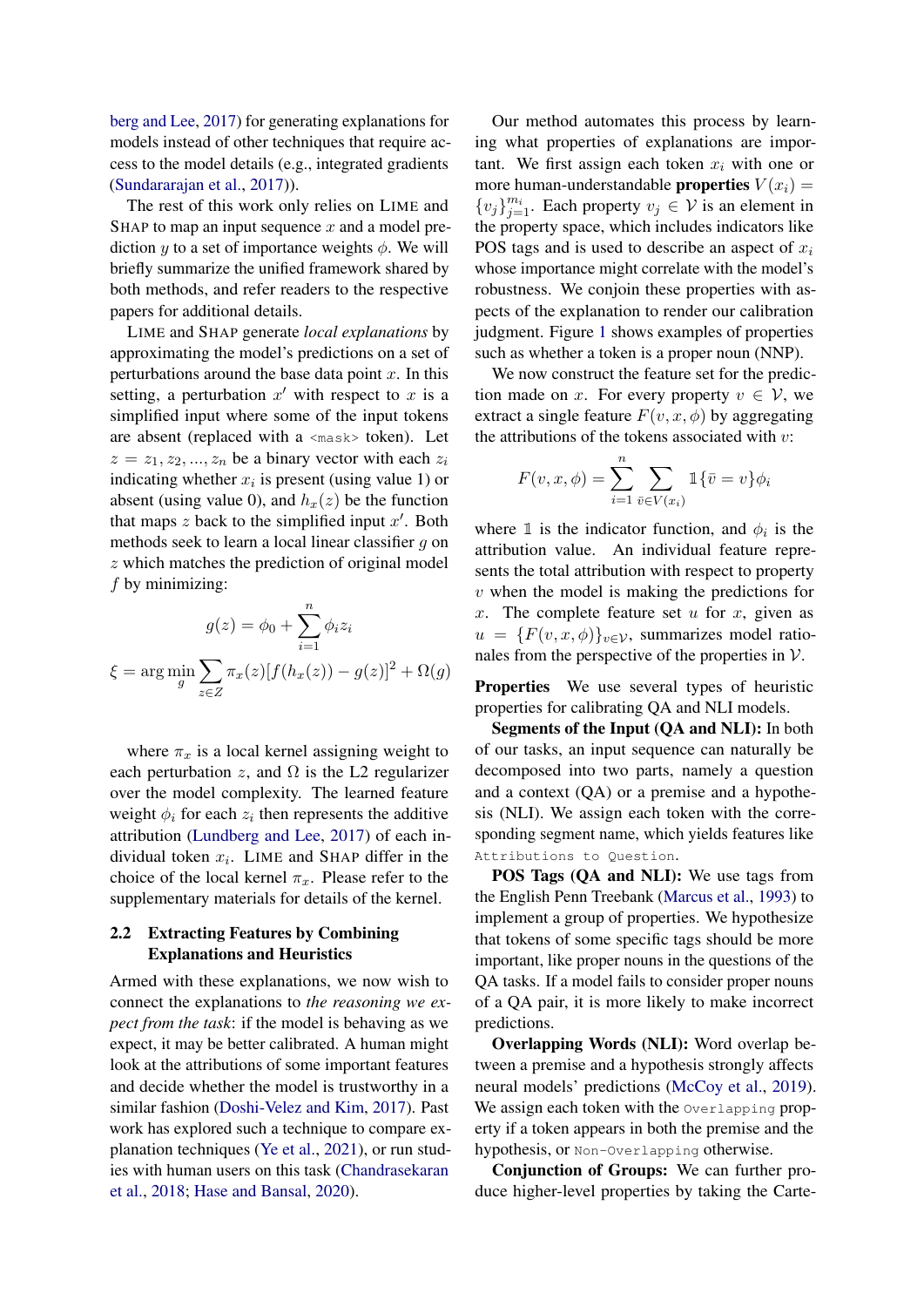sian product of two or more groups. We conjoin Segment and Pos-Tags, which yields higher-level features like Attributions to NNP in Question. Such a feature aggregates attributions of tokens that are tagged with NNP and also required to be in the question (marked with orange).

### 2.3 Calibrator Model

We train the calibrator on a small number of samples in our target domain. Each sample is labeled using the prediction of the original model compared to the ground truth. Using our feature set  $F(v, x, \phi)$ , we learn a random forest classifier, shown to be effective for a similar data-limited set-ting in [Kamath et al.](#page-9-1)  $(2020)$ , to predict t (whether the prediction is correct). This classifier returns a score, which overrides the model's original confidence score with respect to that prediction.

In Section [4,](#page-3-0) we discuss several baselines for our approach. As we vary the features used by the model, all the other details of the classifier and setup remain the same.

#### 3 Tasks and Datasets

Our task setup involves transferring from a source domain/task A to a target domain/task B. Figure [2](#page-3-1) shows the data conditions we operate in. Our primary experiments focus on using our features to either calibrate or selectively answer in the black box setting (right side in Figure [2\)](#page-3-1). In this setting, we have a black box model trained on a source domain A and a small amount of data from the target domain B. Our task is to train a calibrator using data from domain B to identify instances where the model potentially fails in the large unseen test data in domain B. We contrast this black box setting with glass box settings (left side in Figure [2\)](#page-3-1), where we directly have access to the model parameters and can fine-tune on domain B or train on B from scratch.

English Question Answering We experiment with domain transfer from SQUAD [\(Rajpurkar et al.,](#page-10-4) [2016\)](#page-10-4) to three different settings: SQUAD-ADV [\(Jia](#page-9-8) [and Liang,](#page-9-8) [2017\)](#page-9-8), HOTPOTQA [\(Yang et al.,](#page-10-5) [2018\)](#page-10-5), and TRIVIAQA [\(Joshi et al.,](#page-9-9) [2017\)](#page-9-9).

SQUAD-ADV is an adversarial setting based on SQUAD, which constructs adversarial QA examples based on SQUAD by appending a distractor sentence at the end of each example's context. The added sentence contains a spurious answer and usually has high surface overlapping with the question

<span id="page-3-1"></span>

Figure 2: Illustration of different settings in the experiments. In black box settings, a calibrator is trained for improving model performance on OOD data; in glass box settings, the model is finetuned on OOD data from a base model or vanilla ROBERTA LM model.

so as to fool the model. We use the ADDSENT setting from [Jia and Liang](#page-9-8) [\(2017\)](#page-9-8).

Similar to SQUAD, HOTPOTQA also contains passages extracted from Wikipedia, but HOT-POTQA asks questions requiring multiple reasoning steps, although not all questions do [\(Chen](#page-9-10) [and Durrett,](#page-9-10) [2019\)](#page-9-10). TRIVIAQA is collected from Web snippets, which present a different distribution of questions and passages than SQUAD. For HOTPOTQA and TRIVIAQA, we directly use the pre-processed version of dataset from the MRQA Shared Task [\(Fisch et al.,](#page-9-11) [2019\)](#page-9-11).

English NLI For the task of NLI, we transfer a model trained on MNLI [\(Williams et al.,](#page-10-6) [2018\)](#page-10-6) to MRPC [\(Dolan and Brockett,](#page-9-12) [2005\)](#page-9-12) and QNLI [\(Wang et al.,](#page-10-7) [2019\)](#page-10-7), similar to the settings in [Ma](#page-9-13) [et al.](#page-9-13) [\(2019\)](#page-9-13). QNLI contains a question and context sentence pair from SQUAD, and the task is to verify whether a sentence contains the answer to the paired question. MRPC is a paraphrase detection dataset presenting a binary classification task to decide whether two sentences are paraphrases of one another. Note that generalization from MNLI to QNLI or MRPC not only introduces shift in terms of the distribution of the input text, but in terms of the nature of the task itself, since QNLI and MRPC aren't strictly NLI tasks despite sharing some similarity. Both are *binary* classification tasks rather than three-way.

#### <span id="page-3-0"></span>4 Experiments

Baselines We compare our calibrator against existing baselines as well as our own ablations.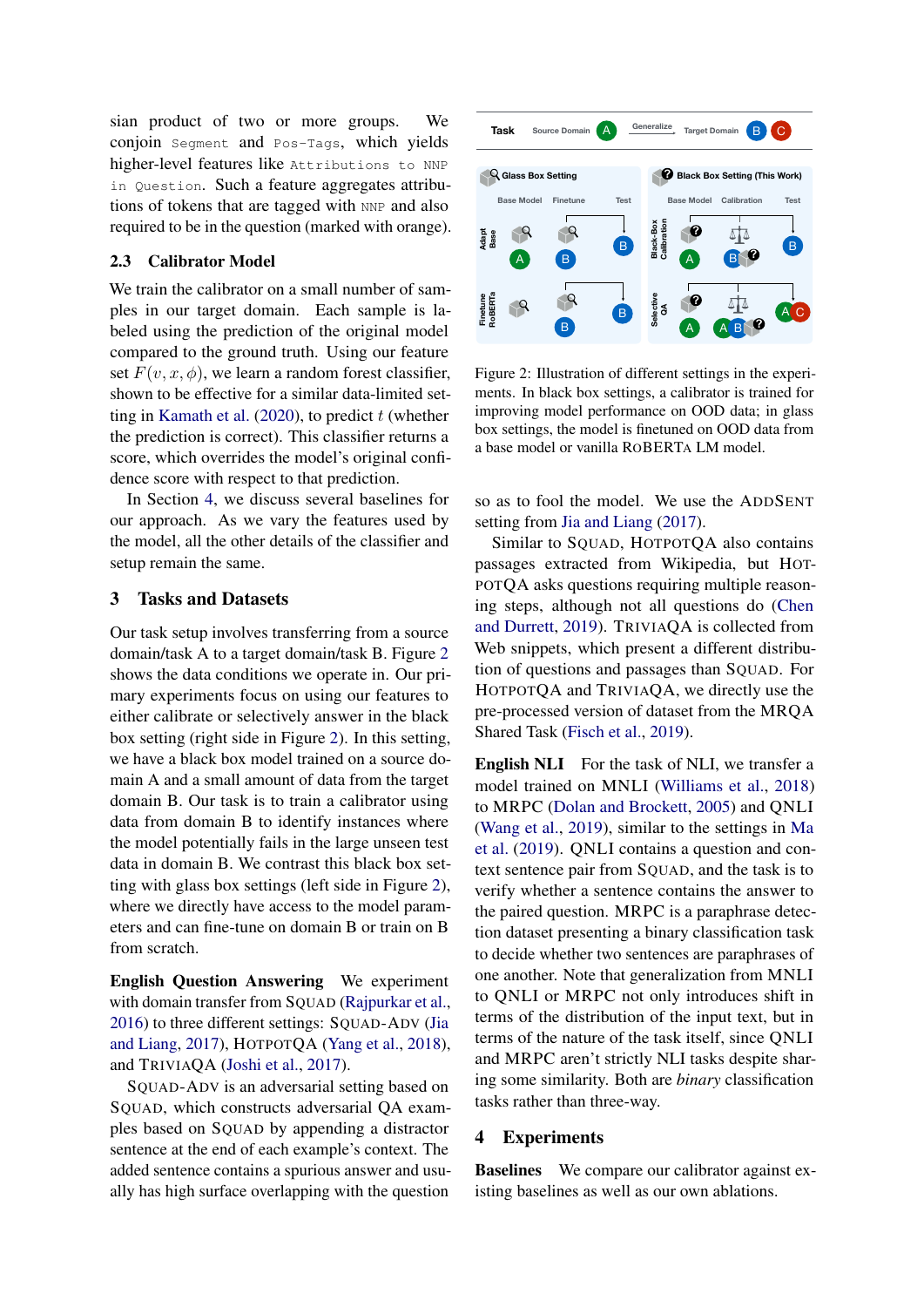<span id="page-4-1"></span>

Figure 3: Coverage-F1 curves of different approaches on SQUAD-ADV. As more low-confidence questions are answered, the average F1 scores decrease. We use AUC to evaluate calibration performance.

MAXPROB simply uses the thresholded probability of the predicted class to assess whether the prediction is trustworthy.

KAMATH [\(Kamath et al.,](#page-9-1) [2020\)](#page-9-1) (for QA only) is a baseline initially proposed to distinguish out-ofdistribution data points from in-domain data points in the selective QA setting (see Section [5\)](#page-7-0), but it can also be applied in our settings. It trains a random forest classifier to learn whether a model's prediction is correct based on several heuristic features, including the probabilities of the top 5 predictions, the length of the context, and the length of the predicted answer. Since we are calibrating black box models, we do not use dropout-based features in [Kamath et al.](#page-9-1) [\(2020\)](#page-9-1).

CLSPROBCAL (for NLI only) uses more detailed information than MAXPROB: it uses the predicted probability for Entailment, Contradiction, and Neutral as the features for training a calibrator instead of only using the maximum probability.

BOWPROP adds a set of heuristic property features on top of the KAMATH method. These are the same as the features used by the full model *excluding the explanations*. We use this baseline to give a baseline for using general "shape" features on the inputs *not* paired with explanations.

Implementation of Our Method We refer our explanation-based calibration method using explanations produced by LIME and SHAP as LIMECAL and SHAPCAL respectively. We note that these methods also take advantages of the bag-of-word features in BOWPROP. For QA, the property space is the union of low-level segment and segment  $\times$ Pos-Tags. For NLI, we use the union of Segment and Segment × Pos-Tags × Overlapping Words

to label the tokens. Detailed numbers of features can be found in the Appendix.

### 4.1 Main Results: QA

Setup We train a ROBERTA [\(Liu et al.,](#page-9-14) [2019\)](#page-9-14) QA model on SQUAD as the base model, which achieves 85.5 exact match and 92.2 F1 score. For the experiments on HOTPOTQA and TRIVIAQA, we split the dev set, sample 500 examples for training, and leave the rest for testing. $4$  For experiments on SQUAD-ADV, we remove the unmodified data points in the ADD-SENT setting and also use 500 examples for training. For the experiments across all pairs, we randomly generate the splits, test the methods 20 times, and average the results to alleviate the influence of randomness.

Metrics In addition to *calibration accuracy* (ACC) that measures the accuracy of the calibrator, we also use the *area under coverage-F1 curve* (AUC) to evaluate the calibration performance for QA tasks in particular. The coverage-F1 curve (Figure [3\)](#page-4-1) plots the average F1 score of the model achieved when the model only chooses to answer varying fractions (coverage) of the examples ranked by the calibrator-produced confidence. A better calibrator should assign higher scores to the questions that the models are sure of, thus resulting in higher area under the curve; note that AUC of 100 is impossible since the F1 is always bounded by the base model when every question is answered. We additionally report the average scores when answering the top 25%, 50%, and 75% questions, for a more intuitive comparison of the performance.

Results Table [1](#page-5-0) summarizes the results for QA. First, we show that explanations are helpful for calibrating black box QA models out-of-domain. Our method using LIME substantially improves the calibration AUC compared to KAMATH by 7.1, 2.1 and 1.4 on SQUAD-ADV, TRIVIAQA, and HOTPOTQA, respectively. In particular, LIMECAL achieves an average F1 score of 92.3 at a coverage of 25% on SQUAD-ADV, close to the performance of the base model on original SQUAD examples. Our explanation-based approach is effective at identifying the examples that are robust with respect to the adversarial attacks.

Comparing LIMECAL against BOWPROP, we find that the explanations themselves do indeed help. On SQUAD-ADV and HOTPOTQA, BOW-

<span id="page-4-0"></span><sup>4</sup>Details of hyperparameters can be found in the Appendix.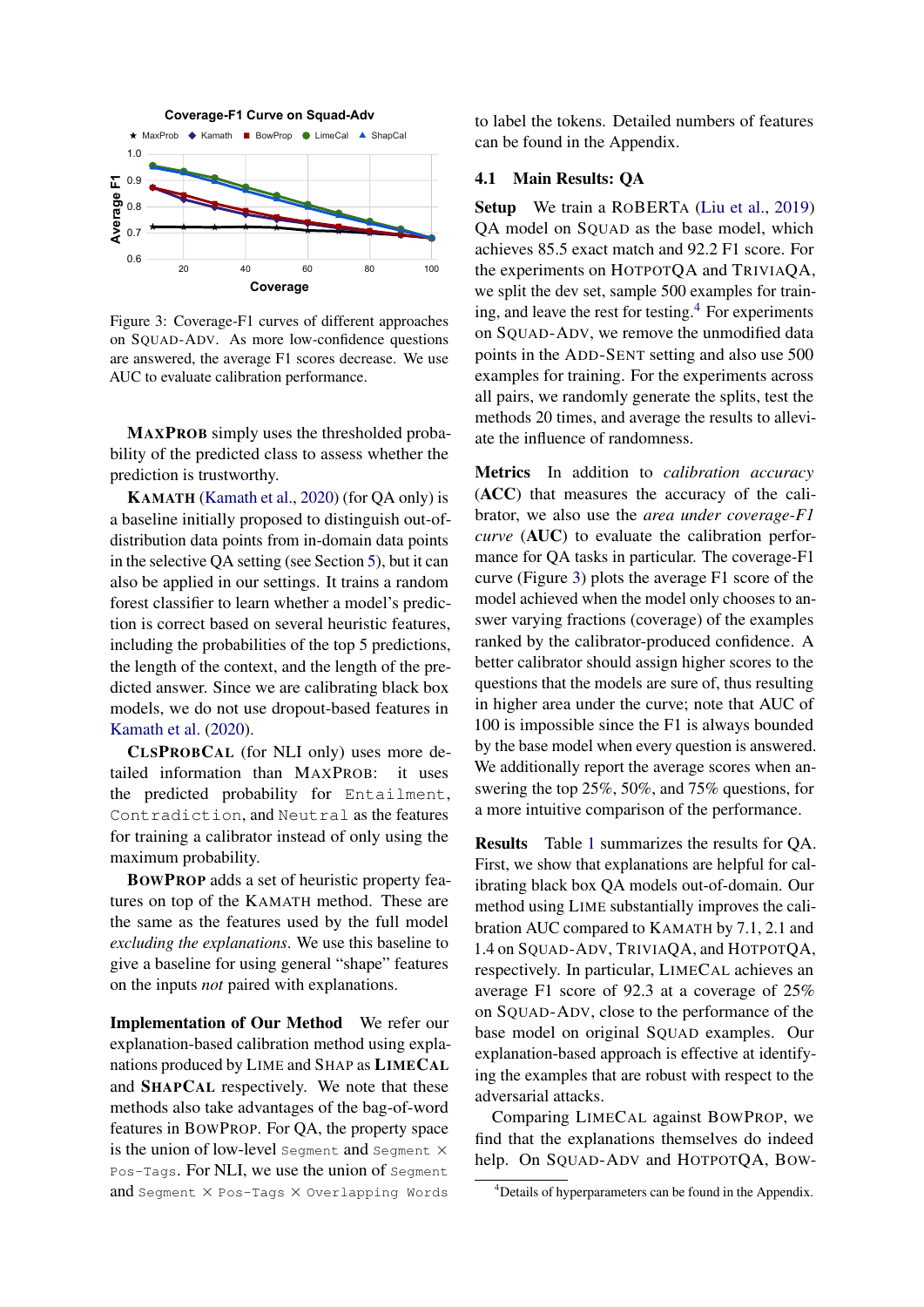<span id="page-5-0"></span>

|                |      |                          |            |                 |       | SOUAD-ADV       |       |                          |       |                          |
|----------------|------|--------------------------|------------|-----------------|-------|-----------------|-------|--------------------------|-------|--------------------------|
| Approach       | Acc  | $\Delta$ BOW             | <b>AUC</b> | $\Delta$ BOW    | F1@25 | $\triangle$ Bow | F1@50 | $\Delta$ BOW             | F1@75 | $\Delta$ Bow             |
| <b>MAXPROB</b> | 62.6 |                          | 70.9       |                 | 72.4  |                 | 72.1  |                          | 70.4  |                          |
| <b>KAMATH</b>  | 63.2 |                          | 76.8       | -               | 81.4  | -               | 75.2  | -                        | 71.2  | $\overline{\phantom{0}}$ |
| <b>BOWPROP</b> | 63.6 | $\Omega$                 | 77.4       | $\theta$        | 82.9  | $\Omega$        | 76.1  | $\theta$                 | 71.7  | $\Omega$                 |
| <b>LIMECAL</b> | 70.3 | $6.7 \pm 1.6$            | 83.9       | $6.4 \pm 1.4$   | 92.3  | $9.4 \pm 2.3$   | 84.2  | $8.1 \pm 1.6$            | 75.9  | $4.2 \pm 1.0$            |
| <b>SHAPCAL</b> | 69.3 | $5.6 \pm 1.8$            | 82.9       | $5.5 \pm 1.3$   | 91.2  | $8.2 \pm 2.2$   | 82.8  | $6.7 \pm 1.4$            | 75.0  | $3.3 \pm 0.9$            |
|                |      |                          |            |                 |       | TRIVIAQA        |       |                          |       |                          |
| Approach       | Acc  | $\Delta$ Bow             | <b>AUC</b> | $\triangle$ BOW | F1@25 | $\triangle$ Bow | F1@50 | $\triangle$ Bow          | F1@75 | $\triangle$ Bow          |
| <b>MAXPROB</b> | 67.0 | $\overline{\phantom{0}}$ | 76.7       |                 | 82.1  |                 | 76.3  |                          | 71.0  |                          |
| <b>KAMATH</b>  | 70.6 | $\overline{\phantom{0}}$ | 76.6       |                 | 82.1  |                 | 77.9  | $\overline{\phantom{0}}$ | 71.1  |                          |
| <b>BOWPROP</b> | 71.2 | $\Omega$                 | 77.6       | $\theta$        | 84.2  | $\Omega$        | 79.1  | $\theta$                 | 71.6  | $\theta$                 |
| LIMECAL        | 72.0 | $0.8 + 0.4$              | 78.7       | $1.1 \pm 0.2$   | 85.4  | $1.2 \pm 0.8$   | 79.6  | $0.5 \pm 0.3$            | 72.3  | $0.8 \pm 0.2$            |
| <b>SHAPCAL</b> | 71.8 | $0.6 \pm 0.4$            | 78.2       | $0.6 \pm 0.3$   | 84.7  | $0.5 \pm 0.8$   | 79.4  | $0.3 \pm 0.4$            | 72.3  | $0.8 + 0.3$              |
|                |      |                          |            |                 |       | <b>НОТРОТОА</b> |       |                          |       |                          |
| Approach       | Acc  | $\Delta$ Bow             | <b>AUC</b> | $\triangle$ BOW | F1@25 | $\triangle$ Bow | F1@50 | $\triangle$ Bow          | F1@75 | $\triangle$ Bow          |
| <b>MAXPROB</b> | 63.1 |                          | 75.7       |                 | 79.7  |                 | 75.9  |                          | 72.2  |                          |
| <b>KAMATH</b>  | 64.5 |                          | 76.8       | —               | 80.8  | -               | 77.2  | -                        | 72.8  | —                        |
| <b>BOWPROP</b> | 64.7 | $\Omega$                 | 76.6       | $\theta$        | 80.3  | $\Omega$        | 76.9  | $\theta$                 | 72.4  | $\theta$                 |
| <b>LIMECAL</b> | 65.7 | $1.0 \pm 0.4$            | 78.2       | $1.6 \pm 0.4$   | 82.6  | $2.2 \pm 0.8$   | 78.4  | $1.5 \pm 0.6$            | 73.8  | $1.4 \pm 0.3$            |
| <b>SHAPCAL</b> | 65.3 | $0.7 + 0.4$              | 77.8       | $1.2 \pm 0.3$   | 82.0  | $1.6 \pm 0.7$   | 78.0  | $1.0 \pm 0.5$            | 73.5  | $1.1 \pm 0.4$            |

Table 1: Main results on QA tasks. Our explanation-based methods (LIMECAL and SHAPCAL) successfully calibrate a ROBERTA QA model trained on SQUAD when transferring to three new domains, and outperform a prior approach (KAMATH) as well as our ablation using only heuristic labels (BOWPROP). In addition, we show the mean and standard deviation of the deltas w.r.t. BOWPROP across multiple random seeds in ∆BOW.

PROP performs on par with or only slightly better than KAMATH. These results show that connecting explanations with annotations is a path towards building better calibrators.

Finally, we compare the performance of our methods based on different explanation techniques. LIMECAL slightly outperforms SHAPCAL in all three settings. As discussed in Section [2.1,](#page-1-1) SHAP assigns high instance weights to those perturbations with few activated features. While such a choice of the kernel is effective in tasks involving tabular data [\(Lundberg and Lee,](#page-9-3) [2017\)](#page-9-3), this might not be appropriate for the task of QA when such perturbations may not yield meaningful examples.

### 4.2 Main Results: NLI

Setup Our base NLI model is a ROBERTA classification model trained on MNLI, which achieves 87.7% accuracy on the development set. We collapse contradiction and neutral into non-entailment when evaluating on QNLI and MRPC. We continue using random forests as the calibrator model. We evaluate the generalization performance on the development sets of QNLI and MRPC. Similar to the settings in QA, we use 500 examples to train the calibrator and test on the rest for each of the 20 random trials.

Metrics Because QNLI and MRPC are binary classification tasks, predicting whether a model is correct (our calibration setting) is equivalent to the original prediction task. We can therefore measure calibrator performance with standard classification accuracy and AUC.

Results We show results on NLI tasks in Table [2.](#page-6-0) The base MNLI model utterly fails when transferring to QNLI and MRPC and achieves an accuracy of 49% and 57%, respectively, whereas the majority class is 50% (QNLI) and 65% (MRPC). With heuristic annotations, BOWPROP is able to solve 74% of the QNLI instances and 72% of the MRPC instances. Our heuristic itself is strong for QNLI compared to MAXPROB. LIMECAL is still the best in both settings, moderately improving accuracy by 1% and 2% over BOWPROP using explanations. The results on NLI tasks suggest our method can still learn useful signals for indicating model reliability even if the underlying tasks are very different.

#### 4.3 Analysis

Cross-Domain Generalization of Calibrators Our calibrators so far are trained on individual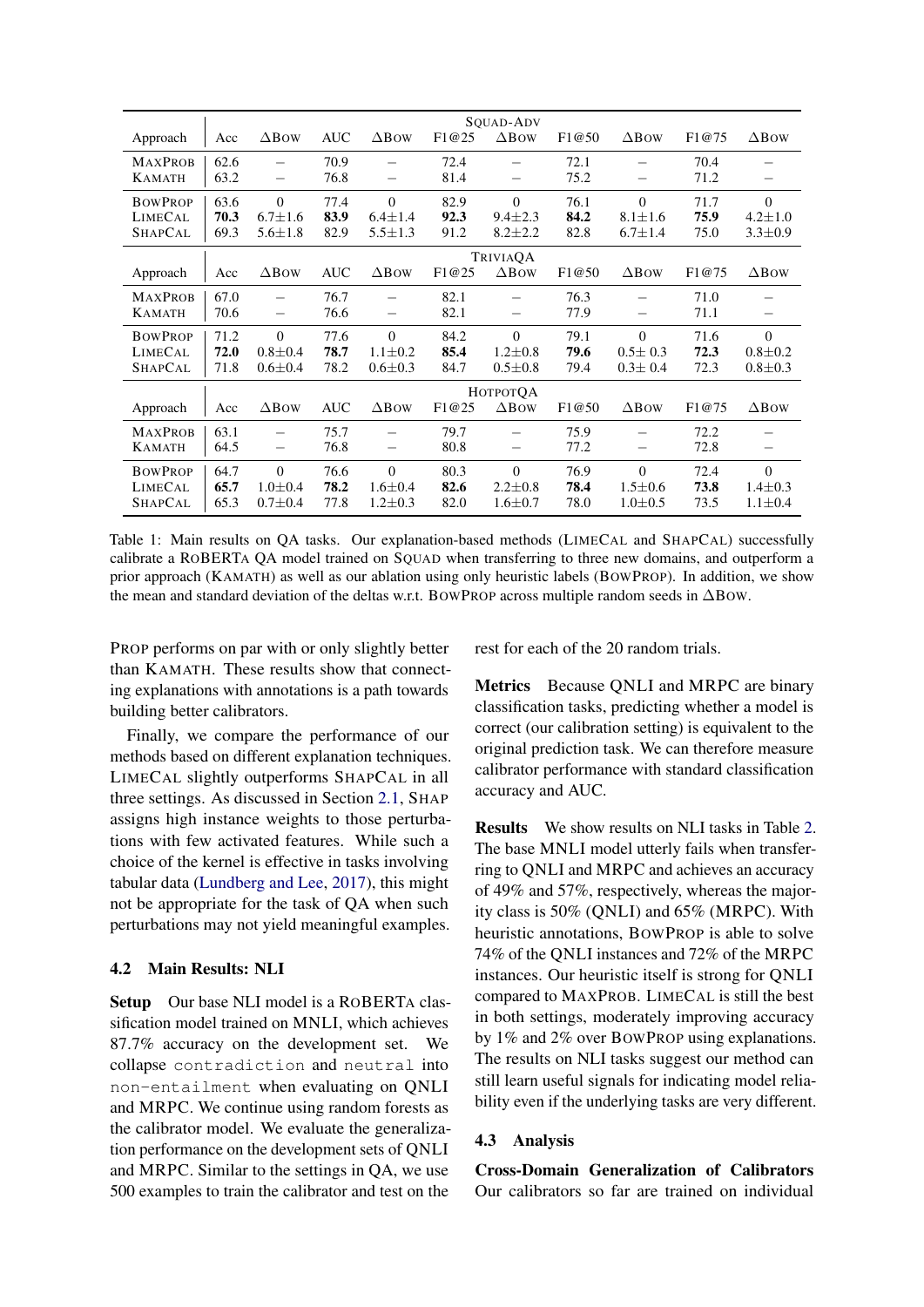<span id="page-6-0"></span>

|                   | <b>ONLI</b> |                 |            |                 |      | <b>MRPC</b>     |            |               |  |
|-------------------|-------------|-----------------|------------|-----------------|------|-----------------|------------|---------------|--|
| Approach          | Acc         | $\triangle$ BOW | <b>AUC</b> | $\triangle$ Bow | Acc  | $\triangle$ Bow | <b>AUC</b> | $\Delta$ BOW  |  |
| <b>MAXPROB</b>    | 50.5        |                 | 41.2       |                 | 57.0 |                 | 50.0       |               |  |
| <b>CLSPROBCAL</b> | 56.7        |                 | 59.5       |                 | 71.5 |                 | 77.9       |               |  |
| <b>BOWPROP</b>    | 74.0        |                 | 82.0       |                 | 71.8 |                 | 79.3       |               |  |
| <b>LIMECAL</b>    | 75.0        | $1.0 \pm 0.4$   | 82.6       | $0.7 \pm 0.4$   | 73.6 | $1.8 \pm 1.3$   | 81.0       | $1.7 \pm 0.9$ |  |
| <b>SHAPCAL</b>    | 74.2        | $0.2 + 0.4$     | 81.9       | $0.0 \pm 0.4$   | 73.5 | $1.7 + 1.2$     | 80.7       | $1.4 \pm 0.8$ |  |

Table 2: Main results on NLI tasks. LIMECAL moderately improves the performance of the base MNLI model on QNLI and MRPC, despite how different these tasks are from the base MNLI setting.

<span id="page-6-2"></span>

|          | Source $\setminus$ Target                                  | So-A <sub>D</sub>            | <b>TRIVIA</b>                | Нотрот                       |
|----------|------------------------------------------------------------|------------------------------|------------------------------|------------------------------|
| $SO-ADV$ | ADAPT<br><b>KAMATH</b><br><b>BOWPROP</b><br>LIMECAL        | 70.9                         | 76.1<br>73.3<br>71.9<br>72.9 | 65.8<br>75.1<br>74.1<br>71.4 |
| TRIVIA   | <b>ADAPT</b><br><b>KAMATH</b><br><b>BOWPROP</b><br>LIMECAL | 64.2<br>70.5<br>67.1<br>69.3 | 76.7                         | 77.2<br>76.7<br>75.0<br>77.0 |
| Нотрот   | ADAPT<br><b>KAMATH</b><br><b>BOWPROP</b><br>LIMECAL        | 56.6<br>70.6<br>69.1<br>68.8 | 74.0<br>77.0<br>76.9<br>77.9 | 75.7                         |

Table 3: Area under Coverage-F1 curve for crossdomain calibration results. The numbers along the diagonal shows the MAXPROB performance. A better performance than MAXPROB suggests the calibrator is able to usefully generalize (colored cells).

transfer settings. Is the knowledge of a calibrator learned on some initial domain transfer setting, e.g.,  $SQuAD \rightarrow TRIVIAOA$ , generalizable to another transfer setting, e.g.  $\rightarrow$  HOTPOTQA? This would enable us to take our basic QA model and a calibrator and apply *that pair* of models in a new domain without doing any new training or adaptation. We explore this hypothesis on QA.<sup>[5](#page-6-1)</sup>

For comparison, we also give the performance of a ROBERTA-model first finetuned on SOUAD and then finetuned on domain A (ADAPT, Figure [2\)](#page-3-1). ADAPT requires access to the model architecture and is an unfair comparison for other approaches.

We show the results in Table [3.](#page-6-2) None of the approaches generalize between SQUAD-ADV and the other domains (either trained or tested on SQUAD-ADV), which is unsurprising given the synthetic and very specific nature of SQUAD-ADV.

Between TRIVIAQA and HOTPOTQA, both the LIMECAL and KAMATH calibrators trained on one

<span id="page-6-3"></span>

|          | QA             | 100  | 300  | 500  |
|----------|----------------|------|------|------|
|          | <b>MAXPROB</b> |      | 70.9 |      |
| $SO-ADV$ | <b>KAMATH</b>  | 72.7 | 75.6 | 76.8 |
|          | <b>BOWPROP</b> | 75.0 | 76.0 | 77.4 |
|          | <b>LIMECAL</b> | 78.7 | 82.7 | 83.9 |
|          | <b>MAXPROB</b> |      | 76.7 |      |
| TRIVIA   | <b>KAMATH</b>  | 74.8 | 76.2 | 76.6 |
|          | <b>BOWPROP</b> | 76.1 | 77.4 | 77.6 |
|          | <b>LIMECAL</b> | 77.2 | 78.2 | 78.7 |
|          | <b>MAXPROB</b> |      | 75.7 |      |
| HOTPOT   | <b>KAMATH</b>  | 75.2 | 76.5 | 76.8 |
|          | <b>BOWPROP</b> | 74.9 | 76.3 | 76.6 |
|          | <b>LIMECAL</b> | 76.5 | 77.7 | 78.2 |
|          | NLI            | 100  | 300  | 500  |
|          | <b>MAXPROB</b> |      | 41.2 |      |
| LIND     | <b>KAMATH</b>  | 56.4 | 58.1 | 59.5 |
|          | <b>BOWPROP</b> | 79.0 | 81.5 | 82.0 |
|          | <b>LIMECAL</b> | 79.1 | 81.8 | 82.8 |
|          | <b>MAXPROB</b> |      | 50.0 |      |
| MRPC     | <b>KAMATH</b>  | 73.7 | 76.8 | 77.9 |
|          | <b>BOWPROP</b> | 69.4 | 77.5 | 79.3 |
|          | LIMECAL        | 76.1 | 79.9 | 81.0 |
|          |                |      |      |      |

Table 4: AUC scores of the calibrators trained with varying training data size. Explanation-based calibrators can still learn even with limited training resources, whereas KAMATH and BOWPROP are not effective and underperform the MAXPROB baseline on TRIVIAQA and HOTPOTQA.

domain can generalize to the other, even though BOWPROP is not effective. Furthermore, our LIME-CAL exhibits a stronger capability of generalization compared to KAMATH. We then compare LIME-CAL against ADAPT. ADAPT does not always work well, which has also been discussed in [Kamath et al.](#page-9-1) [\(2020\)](#page-9-1); [Talmor and Berant](#page-10-8) [\(2019\)](#page-10-8). ADAPT leads to a huge drop in terms of performance when being trained on HOTPOTQA and tested on TRIVIAQA, whereas LIMECAL is the best in this setting. From TRIVIAQA to HOTPOTQA, ADAPT works well, but LIME is almost as effective.

Overall, the calibrator trained with explanations as features exhibits successful generalizabil-

<span id="page-6-1"></span><sup>&</sup>lt;sup>5</sup>We also tested the hypothesis on the NLI-paraphrase transfer, but did not see evidence of transferability there, possibly due to the fact that these tasks fundamentally differ.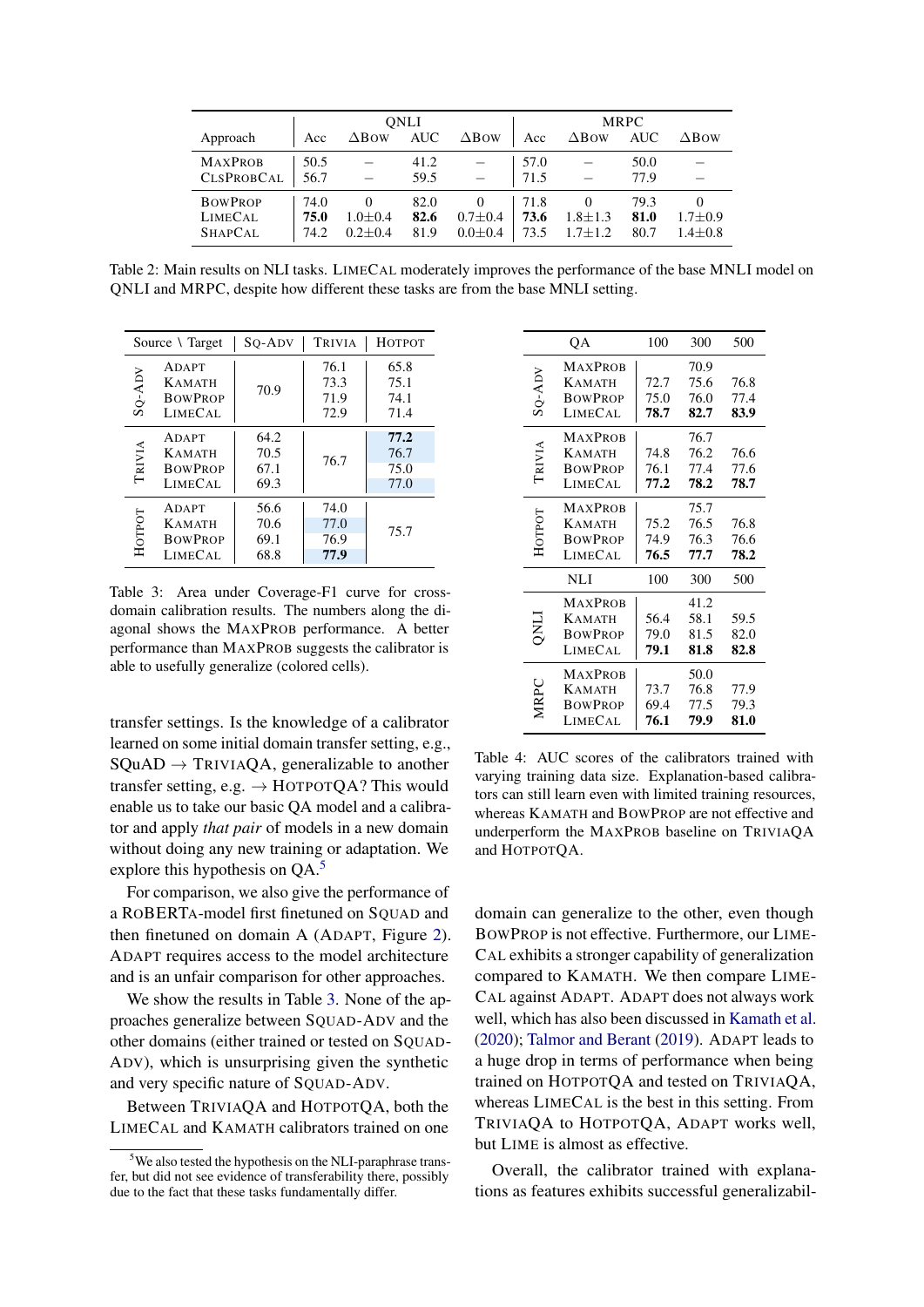<span id="page-7-1"></span>

|                             |                          | SOUAD-ADV  |                          | <b>TRIVIAOA</b> |                          | <b>НОТРОТОА</b> | ONLI | <b>MRPC</b> |
|-----------------------------|--------------------------|------------|--------------------------|-----------------|--------------------------|-----------------|------|-------------|
| <b>Model Performance</b>    | Ex                       | F1         | Ex                       | F1              | Ex                       | F1              | Acc  | Acc         |
| <b>BASE QA/NLI</b>          | 62.1                     | 68.0       | 53.2                     | 62.1            | 50.7                     | 66.3            | 50.5 | 57.2        |
| <b>FINETUNE ROBERTA</b>     | 32.3                     | 42.0       | 28.5                     | 34.8            | 39.5                     | 54.8            | 81.2 | 79.8        |
| <b>ADAPT BASE OA/NLI</b>    | 77.3                     | 84.3       | 56.2                     | 64.0            | 54.3                     | 70.8            | 80.7 | 79.1        |
| <b>INDOMAIN OA/NLI</b>      |                          |            | 62.1                     | 68.1            | 59.7                     | 77.2            | 92.0 | 87.2        |
| <b>Calibration Results</b>  | Acc                      | <b>AUC</b> | Acc                      | <b>AUC</b>      | Acc                      | AUC.            | Acc  | Acc         |
| FINETUNE ROBERTA + MAXPROB  | $\overline{\phantom{0}}$ | 41.1       | $\overline{\phantom{0}}$ | 37.6            | $\overline{\phantom{0}}$ | 67.0            | 81.2 | 79.8        |
| ADAPT BASE QA/NLI + MAXPROB | $\overline{\phantom{0}}$ | 92.7       |                          | 77.6            | $\overline{\phantom{0}}$ | 82.5            | 80.7 | 79.1        |
| <b>LIMECAL</b>              | 69.3                     | 82.9       | 72.0                     | 78.7            | 65.7                     | 78.2            | 74.9 | 73.6        |

Table 5: Model performance and calibration performance of LIMECAL and glass box methods. On QA tasks, LIMECAL is better than FINETUNING ROBERTA and even outperforms ADAPT BASE QA/NLI on TRIVIAQA. LIMECAL under-performs glass box methods on NLI due to its easy nature and the poor base-model performance.

ity across the two realistic QA tasks. We believe this can be attributed to the features used in the explanation-based calibrator. Although the task is different, the calibrator can rely on some common rules to decide the reliability of a prediction.

Impacts of Training Data Size Calibrating a model for a new domain becomes cumbersome if large amounts of annotated data are necessary. We experiment with varying the amount of training data the calibrator is exposed to, with results shown in Table [4.](#page-6-3) Our explanation-based calibrator is still the best in every setting with as few as 100 examples. With 100 examples, KAMATH and BOW-PROP perform worse than the MAXPROB baseline on TRIVIAQA and HOTPOTQA, indicating that more data is needed to learn to use their features.

### 4.4 Comparison to Finetuned Models

Throughout this work, we have assumed a black box model that cannot be fine-tuned on a new domain. In this section, we compare calibration-based approaches with glass-box methods that require access to the model architectures and parameters. We evaluate two glass-box methods in two different settings (Figure [2\)](#page-3-1): (1) finetuning a base ROBERTA model (FINETUNE ROBERTA), which needs access to the model's architecture but not parameters; and (2) finetuning a base QA/NLI model, which requires both model architectures as well as parameters. All these models are finetuned with 500 examples, the same as LIMECAL. We also give the performance of a model trained with full in-domain training data for different tasks as references (IN-DOMAIN QA/NLI).

We present the model performance (measured with Exact Match and F1 for QA and Acc for NLI) and calibration results in Table [5.](#page-7-1) Note that there are no calibrators for glass box methods, so we only report AUC scores for calibration performance.

On QA tasks, the limited training data is not sufficient for successfully finetuning a ROBERTA model. Consequently, FINETUNE ROBERTA does not achieve credible performance. Finetuning a base QA model greatly improves the performance, surpassing LIMECAL on SQUAD-ADV and HOT-POTQA. However, we still find that on TRIVIAQA, LIMECAL slightly outperforms ADAPT. This is a surprising result, and shows that explanation-based calibrators can still be beneficial in some scenarios, even if we have full access to the model.

On NLI tasks that are substantially easier than QA, finetuning either a ROBERTA LM model or a base NLI model can reach an accuracy of roughly 80%. Our explanation-based approach largely lags glass-box methods, likely because the base NLI model utterly fails on QNLI (50.5% accuracy) and MRPC (55.0% accuracy) and does not grant much support for the two tasks. Nonetheless, the results on NLI still support our main hypothesis: explanations can be useful for calibration.

## <span id="page-7-0"></span>5 Selective QA Setting

Our results so far have shown that a calibrator can use explanations to help make binary judgments of correctness for a model running in a new domain. We now test our model on the selective QA setting from [Kamath et al.](#page-9-1) [\(2020\)](#page-9-1) (Figure [2\)](#page-3-1). This experiment allows us to more directly compare with prior work and see performance in a setting where indomain (ID) and out-of-domain (OOD) examples are mixed together.

Given a QA model trained on source domain data, the goal of selective QA is to train a calibrator on a mixture of ID source data and *known* OOD data, and test the calibrator to work well on a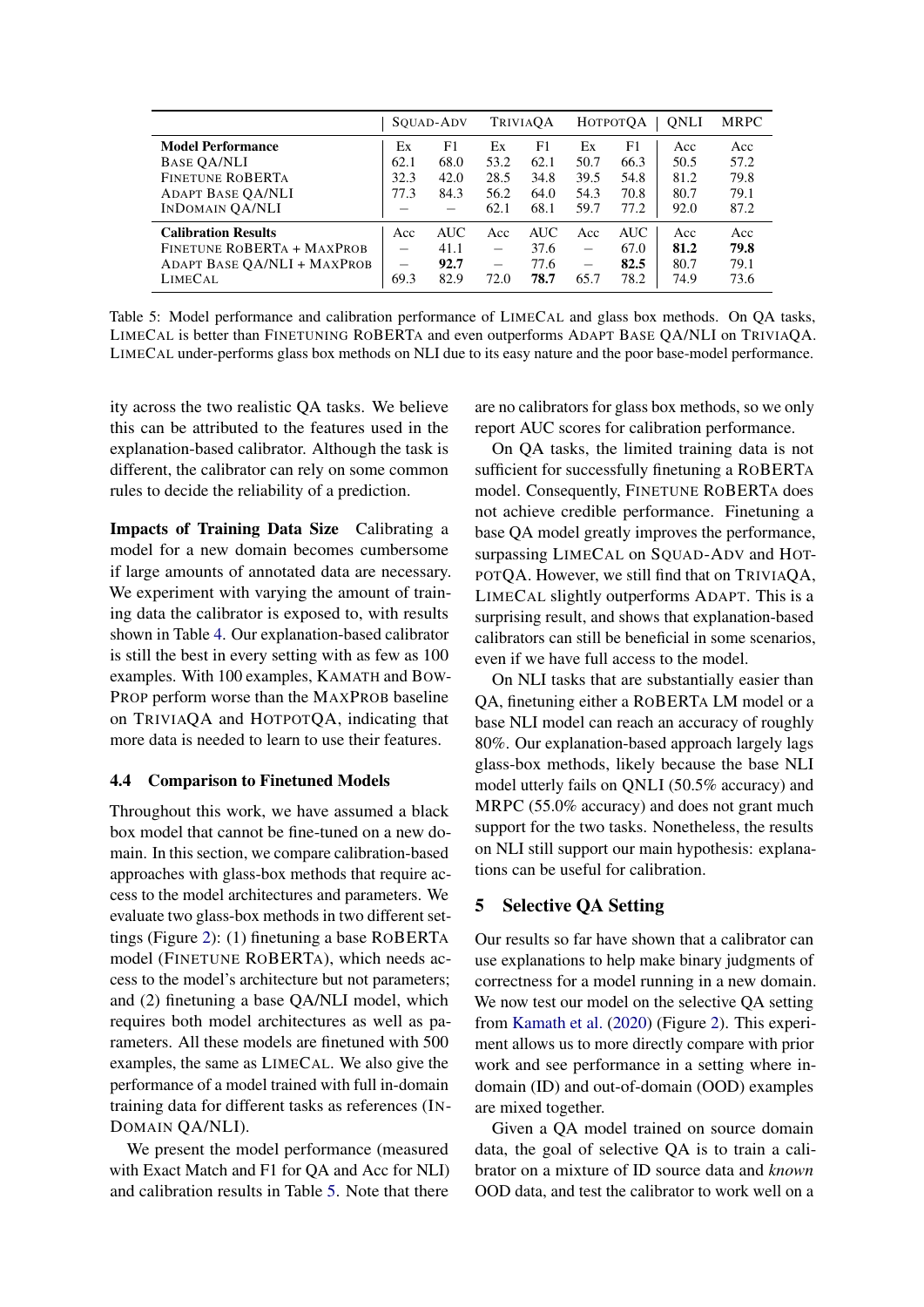<span id="page-8-0"></span>

|          | Known \ Unknown | So-Adv | <b>TRIVIA</b> | <b>HOTPOT</b> |
|----------|-----------------|--------|---------------|---------------|
|          | <b>MAXPROB</b>  | 85.0   | 88.7          | 87.5          |
|          | <b>KAMATH</b>   | 88.8   | 89.5          | 88.9          |
| $SO-ADV$ | <b>BOWPROP</b>  | 91.5   | 90.6          | 89.0          |
|          | LIMECAL         | 94.5   | 91.7          | 91.9          |
|          | <b>MAXPROB</b>  | 85.0   | 88.7          | 87.6          |
|          | <b>KAMATH</b>   | 85.6   | 91.9          | 88.7          |
| TRIVIA   | <b>BOWPROP</b>  | 85.3   | 92.1          | 89.9          |
|          | LIMECAL         | 90.9   | 92.5          | 92.1          |
|          | <b>MAXPROB</b>  | 85.0   | 88.7          | 87.6          |
|          | <b>KAMATH</b>   | 86.1   | 91.4          | 89.4          |
| Нотрот   | <b>BOWPROP</b>  | 85.1   | 91.8          | 91.6          |
|          | LIMECAL         | 91.7   | 92.3          | 92.5          |

Table 6: Area under Coverage-F1 curve in the Selective QA setting. Our explanation-based approach is also strong in this setting, substantially outperforming existing baseline and our own ablation.

mixture of in-domain and an *unknown* OOD data.

We follow the similar experimental setup as in [Kamath et al.](#page-9-1) [\(2020\)](#page-9-1). The detailed setting is included in the supplementary material.

Results As shown in Table [6,](#page-8-0) similar to the main QA results. Our explanation-based approach, LIMECAL, is consistently the best among all settings. We point out our approach outperforms KA-MATH especially in settings that involve SQUAD-ADV as known or unknown OOD distribution. This can be attributed the similarity between SQUAD and SQUAD-ADV which can not be well distinguished with features used in KAMATH (Context Length, Answer Length, and etc.). The strong performance of our explanation-based approach in the selective QA setting further verifies our assumption: explanation can be useful and effective for calibrating black box models.

### 6 Related Work

Our approach is inspired by recent work on the *simulation* test [\(Doshi-Velez and Kim,](#page-9-6) [2017\)](#page-9-6), i.e., whether humans can simulate a model's prediction on an input example based on the explanations. Simulation tests have been carried out in various tasks [\(Ribeiro et al.,](#page-10-9) [2018;](#page-10-9) [Nguyen,](#page-10-10) [2018;](#page-10-10) [Chan](#page-9-4)[drasekaran et al.,](#page-9-4) [2018;](#page-9-4) [Hase and Bansal,](#page-9-5) [2020\)](#page-9-5) and give positive results in some tasks [\(Hase and](#page-9-5) [Bansal,](#page-9-5) [2020\)](#page-9-5). Our approach tries to mimic the process that humans would use to judge a model's prediction by combining heuristics with attributions instead of having humans actually do the task.

Using "meta-features" to judge a model also appears in literature on system combination for tasks

like machine translation [\(Bojar et al.,](#page-9-15) [2017\)](#page-9-15), question answering [\(Kamath et al.,](#page-9-1) [2020;](#page-9-1) [Zhang et al.,](#page-10-11) [2021\)](#page-10-11), constituency parsing [\(Charniak and John](#page-9-16)[son,](#page-9-16) [2005;](#page-9-16) [Fossum and Knight,](#page-9-17) [2009\)](#page-9-17) and semantic parsing [\(Yin and Neubig,](#page-10-12) [2019\)](#page-10-12). The work of [Ra](#page-10-13)[jani and Mooney](#page-10-13) [\(2018\)](#page-10-13) in VQA is most relevant to ours; they also use heuristic features, but we further conjoin heuristic with model attributions. Our meta-feature set is derived from the presence of certain properties, which is similar to the "concepts" used in concept-based explanations [\(Ghor](#page-9-18)[bani et al.,](#page-9-18) [2019;](#page-9-18) [Mu and Andreas,](#page-10-14) [2020\)](#page-10-14), but we focus on using them for estimating model performance rather than explaining a prediction.

Our work addresses the problem of calibration [\(Guo et al.,](#page-9-0) [2017;](#page-9-0) [Desai and Durrett,](#page-9-2) [2020\)](#page-9-2), which is frequently framed in terms of models' output probabilities. Past work has attempted to tackle this problem using temperature scaling [\(Guo et al.,](#page-9-0) [2017\)](#page-9-0) or label smoothing [\(Pereyra et al.,](#page-10-15) [2017\)](#page-10-15), which adjust confidence scores for all predictions. In contrast, we approach this issue by applying a classifier leveraging instance-specific explanations. Past work on generalizing to out-of-domain distribution in NLP largely focuses on using unlabeled data from the target domain and requires finetuning a model [\(Ma et al.,](#page-9-13) [2019;](#page-9-13) [Ramponi and Plank,](#page-10-16) [2020;](#page-10-16) [Guo et al.,](#page-9-19) [2020\)](#page-9-19), whereas we improve OOD performance of strictly black-box models.

### 7 Discussion & Conclusion

Limitations Despite showing promising results in improving model generalization performance, our attribution-based approach does suffer from intensive computation cost. Using either LIME or SHAP to generate attributions requires running inference a fair number of perturbations when the input size is large (see Appendix for details), which limits our method's applicability. But this doesn't undermine the main contribution of this paper, answering the question in the title, and our approach is still applicable as-is in the scenarios where we pay for access to the model but not per query.

Conclusion We have explored whether model attributions can be useful for calibrating black box models. The answer is *yes*. By connecting attributions with human heuristics, we improve model generalization performance on new domains and tasks. Besides, it exhibits promising generalization performance in some settings (cross-domain generalization and Selective QA).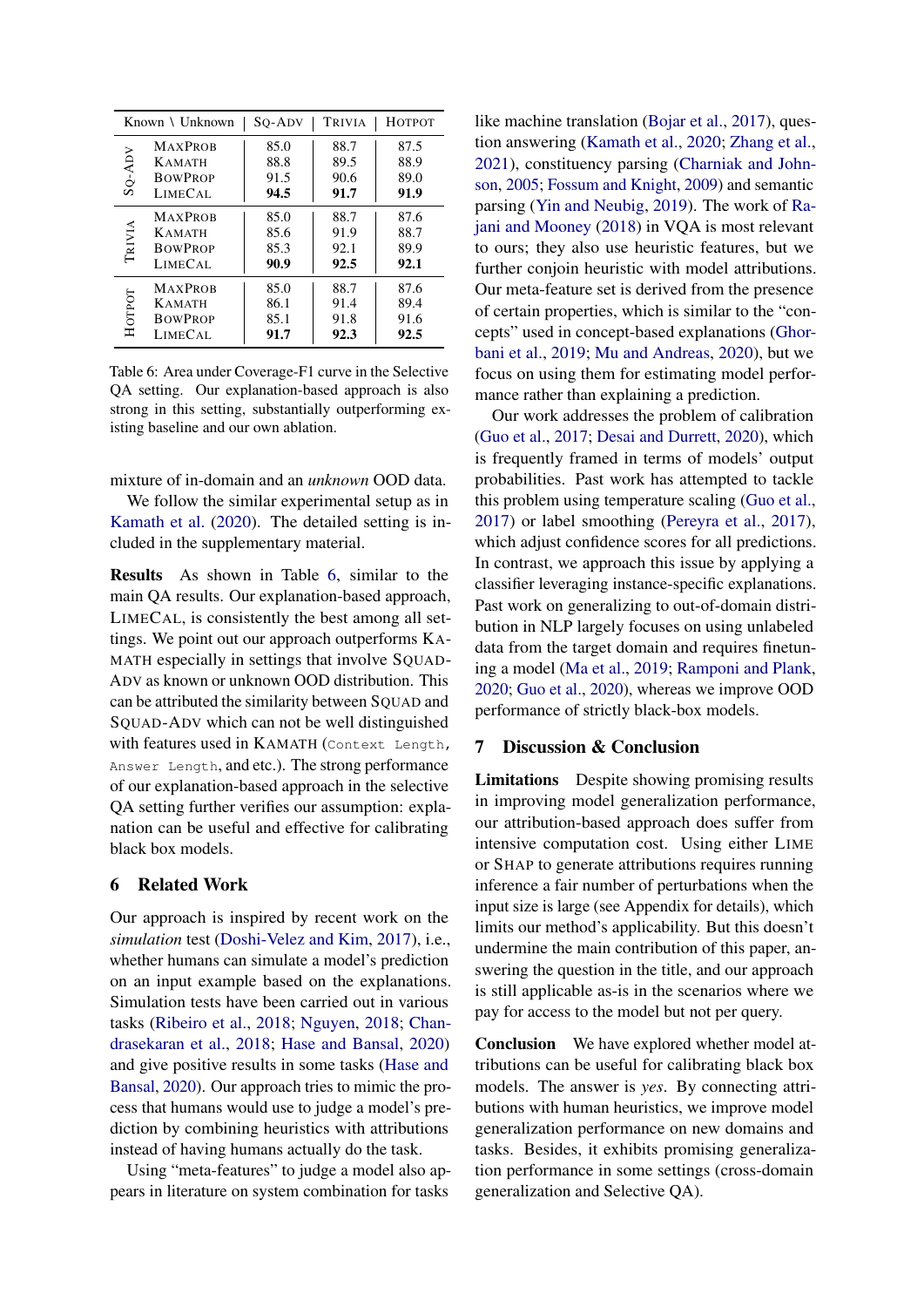### Acknowledgments

Thanks to the anonymous reviewers for their helpful feedback. This work was partially supported by NSF Grant IIS-1814522, a gift from Salesforce Inc, and a gift from Amazon.

### References

- <span id="page-9-15"></span>Ondřej Bojar, Rajen Chatterjee, Christian Federmann, Yvette Graham, Barry Haddow, Shujian Huang, Matthias Huck, Philipp Koehn, Qun Liu, Varvara Logacheva, Christof Monz, Matteo Negri, Matt Post, Raphael Rubino, Lucia Specia, and Marco Turchi. 2017. Findings of the 2017 conference on machine translation (WMT17). In *Proceedings of the Second Conference on Machine Translation*.
- <span id="page-9-4"></span>Arjun Chandrasekaran, Viraj Prabhu, Deshraj Yadav, Prithvijit Chattopadhyay, and Devi Parikh. 2018. Do explanations make VQA models more predictable to a human? In *Proceedings of the Conference on Empirical Methods in Natural Language Processing (EMNLP)*.
- <span id="page-9-16"></span>Eugene Charniak and Mark Johnson. 2005. Coarseto-fine n-best parsing and MaxEnt discriminative reranking. In *Proceedings of the 43rd Annual Meeting of the Association for Computational Linguistics (ACL'05)*.
- <span id="page-9-10"></span>Jifan Chen and Greg Durrett. 2019. [Understanding](https://doi.org/10.18653/v1/N19-1405) [dataset design choices for multi-hop reasoning.](https://doi.org/10.18653/v1/N19-1405) In *Proceedings of the 2019 Conference of the North American Chapter of the Association for Computational Linguistics: Human Language Technologies, Volume 1 (Long and Short Papers)*, pages 4026–4032, Minneapolis, Minnesota. Association for Computational Linguistics.
- <span id="page-9-2"></span>Shrey Desai and Greg Durrett. 2020. Calibration of pre-trained transformers. In *Proceedings of the 2020 Conference on Empirical Methods in Natural Language Processing (EMNLP)*.
- <span id="page-9-12"></span>William B. Dolan and Chris Brockett. 2005. Automatically constructing a corpus of sentential paraphrases. In *Proceedings of the Third International Workshop on Paraphrasing (IWP2005)*.
- <span id="page-9-6"></span>Finale Doshi-Velez and Been Kim. 2017. Towards a rigorous science of interpretable machine learning. *arXiv preprint arXiv:1702.08608*.
- <span id="page-9-11"></span>Adam Fisch, Alon Talmor, Robin Jia, Minjoon Seo, Eunsol Choi, and Danqi Chen. 2019. MRQA 2019 shared task: Evaluating generalization in reading comprehension. In *Proceedings of 2nd Machine Reading for Reading Comprehension (MRQA) Workshop at EMNLP*.
- <span id="page-9-17"></span>Victoria Fossum and Kevin Knight. 2009. Combining constituent parsers. In *Proceedings of Human Language Technologies: The 2009 Annual Conference*

*of the North American Chapter of the Association for Computational Linguistics, Companion Volume: Short Papers*.

- <span id="page-9-18"></span>Amirata Ghorbani, James Wexler, James Y Zou, and Been Kim. 2019. Towards automatic concept-based explanations. In *Proceedings of the Conference on Advances in Neural Information Processing Systems (NeurIPS)*.
- <span id="page-9-0"></span>Chuan Guo, Geoff Pleiss, Yu Sun, and Kilian Q. Weinberger. 2017. On calibration of modern neural networks. In *Proceedings of the 34th International Conference on Machine Learning (ICML)*.
- <span id="page-9-19"></span>Han Guo, Ramakanth Pasunuru, and Mohit Bansal. 2020. Multi-source domain adaptation for text classification via distancenet-bandits. In *Proceedings of the Association for the Advancement of Artificial Intelligence (AAAI)*.
- <span id="page-9-5"></span>Peter Hase and Mohit Bansal. 2020. Evaluating explainable AI: Which algorithmic explanations help users predict model behavior? In *Proceedings of the Annual Meeting of the Association for Computational Linguistics (ACL)*.
- <span id="page-9-8"></span>Robin Jia and Percy Liang. 2017. Adversarial examples for evaluating reading comprehension systems. In *Proceedings of the Annual Meeting of the Association for Computational Linguistics (ACL)*.
- <span id="page-9-9"></span>Mandar Joshi, Eunsol Choi, Daniel Weld, and Luke Zettlemoyer. 2017. TriviaQA: A large scale distantly supervised challenge dataset for reading comprehension. In *Proceedings of the 55th Annual Meeting of the Association for Computational Linguistics (Volume 1: Long Papers)*.
- <span id="page-9-1"></span>Amita Kamath, Robin Jia, and Percy Liang. 2020. Selective question answering under domain shift. In *Proceedings of the Annual Meeting of the Association for Computational Linguistics (ACL)*.
- <span id="page-9-14"></span>Y. Liu, Myle Ott, Naman Goyal, Jingfei Du, Mandar Joshi, Danqi Chen, Omer Levy, M. Lewis, Luke Zettlemoyer, and Veselin Stoyanov. 2019. Roberta: A robustly optimized bert pretraining approach. *ArXiv*, abs/1907.11692.
- <span id="page-9-3"></span>Scott Lundberg and Su-In Lee. 2017. A unified approach to interpreting model predictions. In *Proceedings of the Conference on Advances in Neural Information Processing Systems (NeurIPS)*.
- <span id="page-9-13"></span>Xiaofei Ma, Peng Xu, Zhiguo Wang, Ramesh Nallapati, and Bing Xiang. 2019. Domain adaptation with BERT-based domain classification and data selection. In *Proceedings of the 2nd Workshop on Deep Learning Approaches for Low-Resource NLP (DeepLo 2019)*.
- <span id="page-9-7"></span>Mitchell P. Marcus, Beatrice Santorini, and Mary Ann Marcinkiewicz. 1993. [Building a Large Annotated](https://aclanthology.org/J93-2004) [Corpus of English: The Penn Treebank.](https://aclanthology.org/J93-2004) *Computational Linguistics*, 19(2):313–330.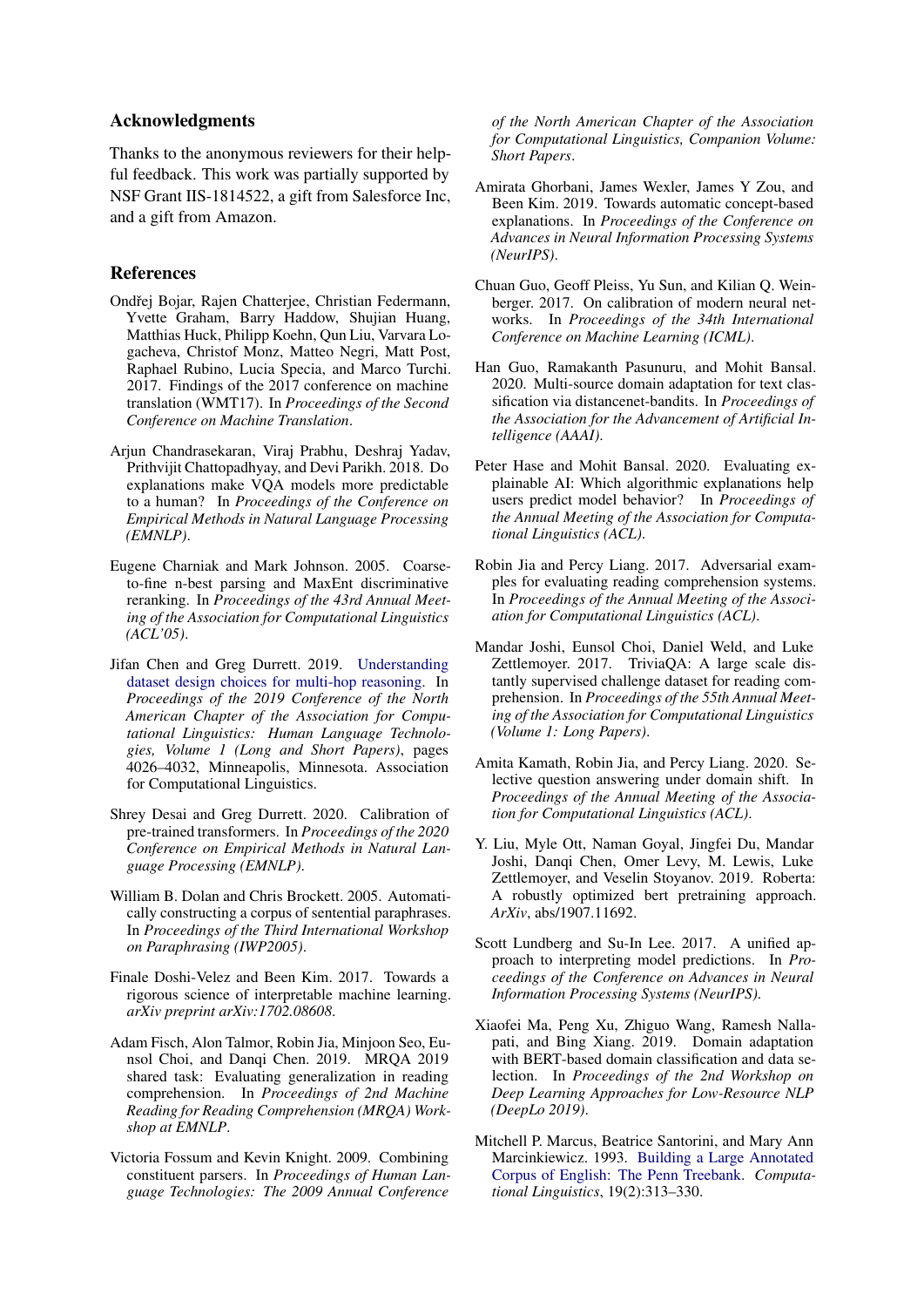- <span id="page-10-3"></span>Tom McCoy, Ellie Pavlick, and Tal Linzen. 2019. Right for the wrong reasons: Diagnosing syntactic heuristics in natural language inference. In *Proceedings of the 57th Annual Meeting of the Association for Computational Linguistics*.
- <span id="page-10-14"></span>Jesse Mu and Jacob Andreas. 2020. Compositional explanations of neurons. In *Proceedings of the Conference on Advances in Neural Information Processing Systems (NeurIPS)*.
- <span id="page-10-10"></span>Dong Nguyen. 2018. Comparing automatic and human evaluation of local explanations for text classification. In *Proceedings of the 2018 Conference of the North American Chapter of the Association for Computational Linguistics: Human Language Technologies (NAACL-HLT)*.
- <span id="page-10-18"></span>Fabian Pedregosa, Gaël Varoquaux, Alexandre Gramfort, Vincent Michel, Bertrand Thirion, Olivier Grisel, Mathieu Blondel, Peter Prettenhofer, Ron Weiss, Vincent Dubourg, Jake Vanderplas, Alexandre Passos, David Cournapeau, Matthieu Brucher, Matthieu Perrot, and Édouard Duchesnay. 2011. Scikit-learn: Machine learning in python. *Journal of Machine Learning Research*, 12(85):2825–2830.
- <span id="page-10-15"></span>Gabriel Pereyra, George Tucker, Jan Chorowski, Łukasz Kaiser, and Geoffrey Hinton. 2017. Regularizing neural networks by penalizing confident output distributions. In *Proceedings of the International Conference on Learning Representations Workshop (ICLR Workshop)*.
- <span id="page-10-13"></span>Nazneen Fatema Rajani and Raymond Mooney. 2018. Stacking with auxiliary features for visual question answering. In *Proceedings of the 2018 Conference of the North American Chapter of the Association for Computational Linguistics: Human Language Technologies, Volume 1 (Long Papers)*, New Orleans, Louisiana.
- <span id="page-10-4"></span>Pranav Rajpurkar, Jian Zhang, Konstantin Lopyrev, and Percy Liang. 2016. [SQuAD: 100,000+ questions](https://doi.org/10.18653/v1/D16-1264) [for machine comprehension of text.](https://doi.org/10.18653/v1/D16-1264) In *Proceedings of the Conference on Empirical Methods in Natural Language Processing (EMNLP)*, pages 2383–2392, Austin, Texas. Association for Computational Linguistics.
- <span id="page-10-16"></span>Alan Ramponi and Barbara Plank. 2020. Neural unsupervised domain adaptation in NLP—A survey. In *Proceedings of the International Conference on Computational Linguistics (COLING)*.
- <span id="page-10-0"></span>Marco Tulio Ribeiro, Sameer Singh, and Carlos Guestrin. 2016. "Why should I trust you?" Explaining the predictions of any classifier. In *Proceedings of the ACM SIGKDD international conference on knowledge discovery and data mining (KDD)*.
- <span id="page-10-9"></span>Marco Tulio Ribeiro, Sameer Singh, and Carlos Guestrin. 2018. Anchors: High-precision modelagnostic explanations. In *Proceedings of the Association for the Advancement of Artificial Intelligence (AAAI)*.
- <span id="page-10-17"></span>Lloyd S Shapley. 1997. A value for n-person games. *Classics in game theory*, 69.
- <span id="page-10-2"></span>Mukund Sundararajan, Ankur Taly, and Oigi Yan. 2017. Axiomatic attribution for deep networks. In *Proceedings of the International Conference on Machine Learning (ICML)*.
- <span id="page-10-8"></span>Alon Talmor and Jonathan Berant. 2019. MultiQA: An empirical investigation of generalization and transfer in reading comprehension. In *Proceedings of the 57th Annual Meeting of the Association for Computational Linguistics*.
- <span id="page-10-7"></span>Alex Wang, Amanpreet Singh, Julian Michael, Felix Hill, Omer Levy, and Samuel R. Bowman. 2019. GLUE: A multi-task benchmark and analysis platform for natural language understanding. In *Proceedings of the International Conference on Learning Representations (ICLR)*.
- <span id="page-10-6"></span>Adina Williams, Nikita Nangia, and Samuel Bowman. 2018. A broad-coverage challenge corpus for sentence understanding through inference. In *Proceedings of the 2018 Conference of the North American Chapter of the Association for Computational Linguistics: Human Language Technologies (NAACL-HLT)*.
- <span id="page-10-5"></span>Zhilin Yang, Peng Qi, Saizheng Zhang, Yoshua Bengio, William W. Cohen, Ruslan Salakhutdinov, and Christopher D. Manning. 2018. HotpotQA: A dataset for diverse, explainable multi-hop question answering. In *Conference on Empirical Methods in Natural Language Processing (EMNLP)*.
- <span id="page-10-1"></span>Xi Ye, Rohan Nair, and Greg Durrett. 2021. Connecting attributions and QA model behavior on realistic counterfactuals. In *Proceedings of the 2021 Conference on Empirical Methods in Natural Language Processing*.
- <span id="page-10-12"></span>Pengcheng Yin and Graham Neubig. 2019. Reranking for neural semantic parsing. In *Proceedings of the 57th Annual Meeting of the Association for Computational Linguistics*. Association for Computational Linguistics.
- <span id="page-10-11"></span>Shujian Zhang, Chengyue Gong, and Eunsol Choi. 2021. Knowing more about questions can help: Improving calibration in question answering. In *Findings of the Association for Computational Linguistics (ACL Findings)*.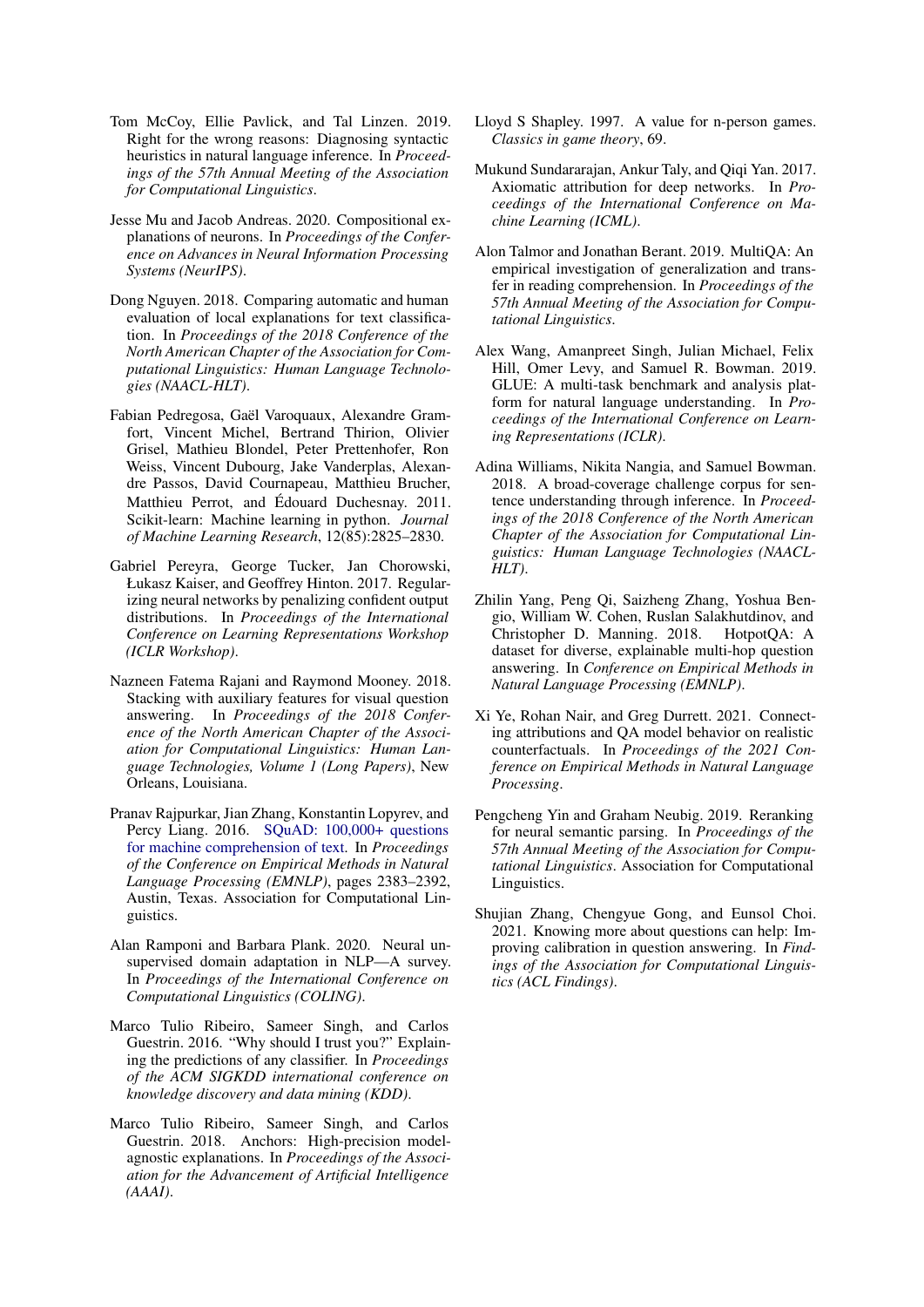## A Details of the Kernel used in LIME and SHAP

**LIME** heuristically sets  $\pi_x$  as an exponential kernel (with bandwith  $\sigma$ ) defined on the cosine distance function between the perturbation and original input, i.e.,

$$
\pi_x(z) = \exp(-d_{\cos}(x, h_x(z))/\sigma^2)
$$

That is, LIME assigns higher instance weights for perturbations that are closer to the original input, and so prioritizes classifying these correctly with the approximation.

**SHAP** derives the  $\pi_x$  so the  $\phi$  can be interpreted as Shapley values [\(Shapley,](#page-10-17) [1997\)](#page-10-17):

$$
\pi_x(z) = \frac{n-1}{\binom{N}{|z|} |z|(n-|z|)}
$$

where  $|z|$  denotes the number of activated tokens (sum of  $z$ ). This kernel assigns high weights to perturbations with few or many active tokens, as the predictions when a few tokens' effects are isolated are important. This distinguishes SHAP from LIME, since LIME will place very low weight on perturbations with few active tokens.

## B Detailed Setup of Selective QA Setting

We follow the similar experimental setup as in [Ka](#page-9-1)[math et al.](#page-9-1) [\(2020\)](#page-9-1). We train a ROBERTA QA model on SQUAD, and use on a mixture of 1,000 SQUAD dev examples  $+1,000$  known OOD examples to train the calibrator. We report test results on both the same type of mixture  $(1,000$  SQUAD + 1,000 known OOD, diagonal blocks in Table [6\)](#page-8-0) and a mixture of 4000 SQUAD examples + 4,000 unknown OOD  $(2,560$  SQUAD + 2,560 SQUAD-ADV as SQUAD-ADV only contains 2,560 examples).

# C Feature Importance

We analyze the important features learned by the calibrator. We find explanation-based features are indeed generally among the top used features and more important than Bag-of-Word-based features (see the Appendix for a detailed list). All QA calibrators heavily rely on attribution values of the proper nouns (NNP) and wh-words in the question. BoW features of overlapping nouns are considered important on QNLI, but the top feature is still attribution-based.

These factors give insights into which parts of the QA or NLI reasoning processes are important for models to capture. E.g., the reliance on NNPs in SQUAD-ADV matches our intuitive understanding

of this task: distractors typically have the wrong named entities in them, so if the model pays attention to NNPs on an example, it is more likely to be correct, and the calibrator can exploit this.

Table [7](#page-12-0) shows the most important features learned by LIMECAL for QA and NLI. For brevity, we present the features related to the probabilities of the top predictions into one feature (Prob). Explanation-based features are indeed generally among the top used features and more important than raw property features.

# <span id="page-11-2"></span>D Details of POS Tag Properties

We use tagger implemented in spaCy API.<sup>[6](#page-11-0)</sup> The tag set basically follows the Penn Treebank tag set except that we merge some related tags to reduce the number of features given the limited amount of training data.<sup>[7](#page-11-1)</sup> Specifically, we merge  $JJ, JJR, JJS$ into JJ, NN, NNS into NN, NNP, NNPS into NNP, RB,RBR,RBS into RB, VB,VBD,VBG,VBN,VBP,VBZ into  $VB$ , and  $WDT, WP,WP$$ , wrs into W. In this way, we obtain a tag set of 25 tags in total.

# E Details of Black Box Calibrators

## Feature Counts for QA

- KAMATH [\(Kamath et al.,](#page-9-1) [2020\)](#page-9-1): we use the 7 features described in [\(Kamath et al.,](#page-9-1) [2020\)](#page-9-1), including Probability for the top 5 predictions, Context Length, and Predicted Answer Length.
- BOWPROP: In addition to the 7 features used in KAMATH. We construct the property space  $V$  as the union of low-level segment and Segment  $\times$  Pos-Tags. Since there are 3 segments question, context, answer in the input, and 25 tags (Section [D\)](#page-11-2), the size of the property space  $|V|$  is thereby given as  $3 + 3 \times 25 = 78$ . Therefore the total number of features (including the 7 from KAMATH) is 85.
- LIMECAL and SHAPCAL: Recall that the size of the property space is 78. LIMECAL and SHAPCAL uses 78 features describing the attribution related to the corresponding properties in addition to the 85 features used in BOWPROP. The total number of features is therefore 163.

<span id="page-11-1"></span><span id="page-11-0"></span><sup>6</sup><https://spacy.io/api>

<sup>7</sup>[https://www.ling.upenn.edu/courses/](https://www.ling.upenn.edu/courses/Fall_2003/ling001/penn_treebank_pos.html)

[Fall\\_2003/ling001/penn\\_treebank\\_pos.html](https://www.ling.upenn.edu/courses/Fall_2003/ling001/penn_treebank_pos.html)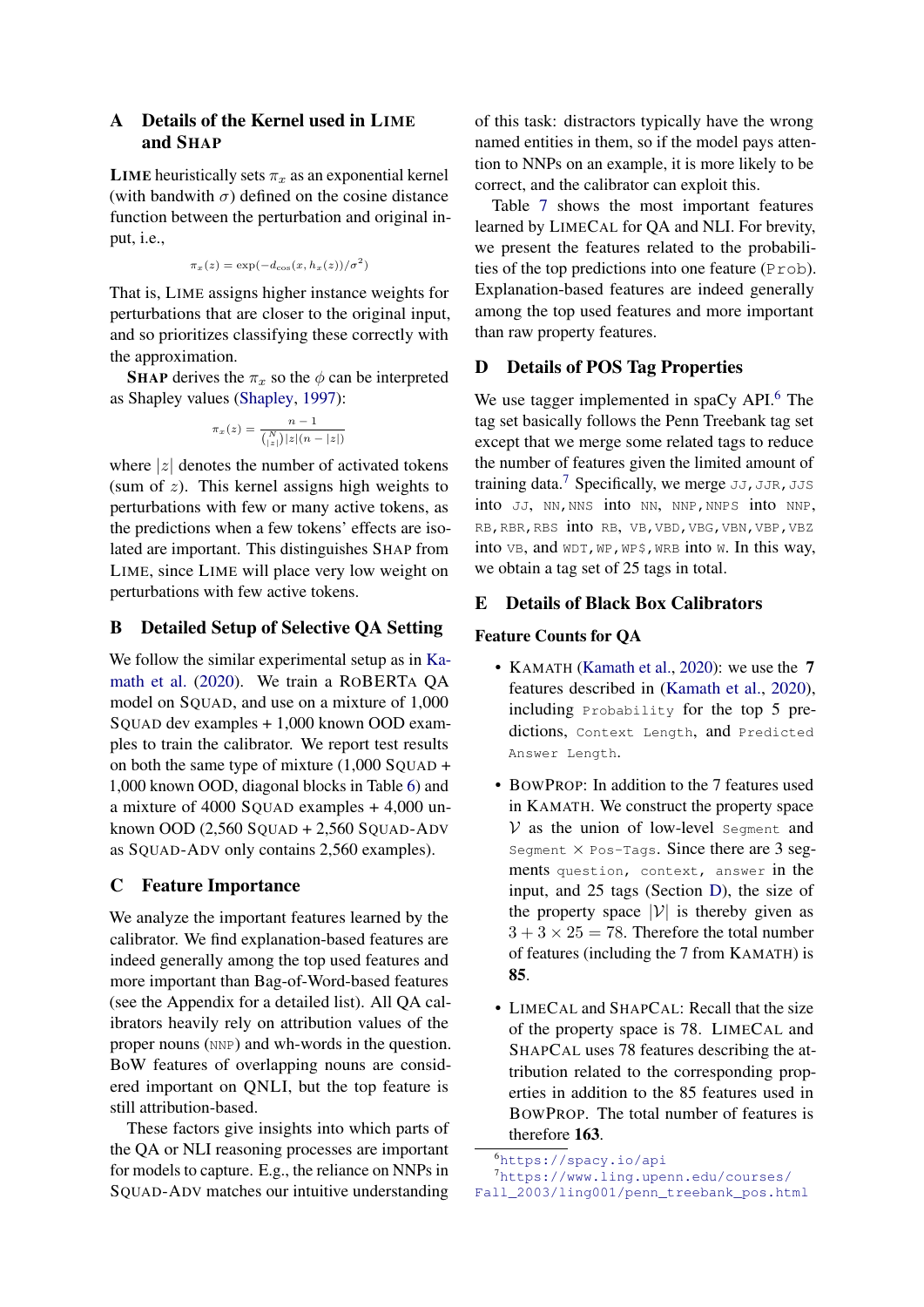<span id="page-12-0"></span>

| So-Adv           | <b>TRIVIA</b>    | Нотрот           | ONLI                      | <b>MRPC</b>                |
|------------------|------------------|------------------|---------------------------|----------------------------|
| Attr to NNP in O | Prob of Top Pred | Prob of Top Pred | Attr Overlapping NN in H  | Prob of Top Pred           |
| Attr to VB in C  | Answer Length    | Attr to O        | BOW Overl- NN in H        | Attr to P                  |
| Prob of Top Pred | Attr NNP in O    | Attr Wh- in O    | BOW Overl-NN in P         | Attr to H                  |
| Attr to NN in O  | Attr Wh- in O    | Attr to C        | Attr to Non-Overl-NN in P | Attr to Non-Overl-NNP in H |
| Answer Length    | Attr to Question | Attr to NNP in O | Prob of Top Pred          | Attr to Overl-SYM in P     |

Table 7: Most important features used by the LIMECAL in different tasks. For QA, Attribution of NNP in the question and Attribution of Wh- in the question are generally important. For NLI, features related to overlapping/non-overlapping nouns are more effective.

### Feature Counts for NLI

- CLSPROBCAL [\(Kamath et al.,](#page-9-1) [2020\)](#page-9-1): we use 2 features in practice, Probability of Entailment and Probability of Contradiction. We do not include Probability of Neutral since it can be inferred from the probabilities of two other classes.
- BOWPROP: In addition to the 2 features used in CLSPROBCAL, we construct the property space  $V$  as the union of lowlevel Segment and Segment X Pos-Tags X Overalapping Words. Since there are 2 segments (Premise, Hypothesis), 25 tags (Section [D\)](#page-11-2), and 2 properties for overlapping Overlapping, Non-Overlapping, the size of the property space  $|V|$  is given as  $2 + 2 \times 25 \times 2 = 102$ . Therefore the total number of features (including the 2 from CLSPROBCAL) is 104.
- LIMECAL and SHAPCAL: LIMECAL and SHAPCAL add another 102 features in addition to the 104 features used in BOWPROP. The total number of features are therefore 206.

Cost of Generating Explanations For QA tasks which have relatively long inputs, we sample 2048 perturbations and run inference over them for each example. For simpler NLI tasks, we use about 512 model queries for each example.

Hyperparameters We use the RandomForest implementation from Scikit-Learn [\(Pedregosa](#page-10-18) [et al.,](#page-10-18) [2011\)](#page-10-18). We list the hyperparameters used in each approach in Table [8.](#page-12-1) The hyperparameters are determined through grid search using 400 training examples and 100 validation examples. The choices of numbers of trees are [200, 300, 400, 500], and choices of max depth are [4, 6, 8, 10,

<span id="page-12-1"></span>

| QA          |                | NUM. TREE | <b>MAX DEPTH</b> |
|-------------|----------------|-----------|------------------|
|             | <b>KAMATH</b>  | 300       | 6                |
|             | <b>BOWPROP</b> | 300       | 20               |
| SQ-ADV      | LIMECAL        | 300       | 20               |
|             | SHAPCAL        | 300       | 20               |
|             | <b>KAMATH</b>  | 300       | 6                |
| TRIVIA      | <b>BOWPROP</b> | 200       | 20               |
|             | <b>LIMECAL</b> | 300       | 20               |
|             | <b>SHAPCAL</b> | 300       | 20               |
|             | <b>KAMATH</b>  | 300       | 4                |
|             | <b>BOWPROP</b> | 300       | 10               |
| Нотрот      | <b>LIMECAL</b> | 300       | 10               |
|             | <b>SHAPCAL</b> | 300       | 10               |
| NLI         |                | NUM. TREE | <b>MAX DEPTH</b> |
|             | <b>KAMATH</b>  | 300       | $\overline{4}$   |
| <b>LINC</b> | <b>BOWPROP</b> | 300       | 6                |
|             | LIMECAL        | 400       | 20               |
|             | <b>SHAPCAL</b> | 400       | 20               |
|             | <b>KAMATH</b>  | 300       | 6                |
| <b>MRPC</b> | <b>BOWPROP</b> | 300       | 8                |
|             | <b>LIMECAL</b> | 400       | 20               |
|             | SHAPCAL        | 400       | 20               |

Table 8: Hyperparameters used to train the random forest classifier for different approaches.

15, 20]. Then, for the experimental results in Table [1,](#page-5-0) Table [2,](#page-6-0) and Table [4,](#page-6-3) we always fix the hyperparameters, and do not perform any further hyperparameter tuning.

## F Details of Glass Box Methods

Finetuning RoBERTa For OA, we finetune the ROBERTA-base model with a learning rate of 1e-5 for 20 epochs (We also try finetuning for 3 epochs, but the objective does not converge with 500 examples.) We set the batch size to be 32, and warm-up ratio to be 0.06.

For MNLI, we finetune a ROBERTA-base model with a learning rate of 1e-5 for 10 epochs. We set the batch size to be 32, and warm-up ratio to be 0.06, following the hyper-parameters in [Liu et al.](#page-9-14) [\(2019\)](#page-9-14).